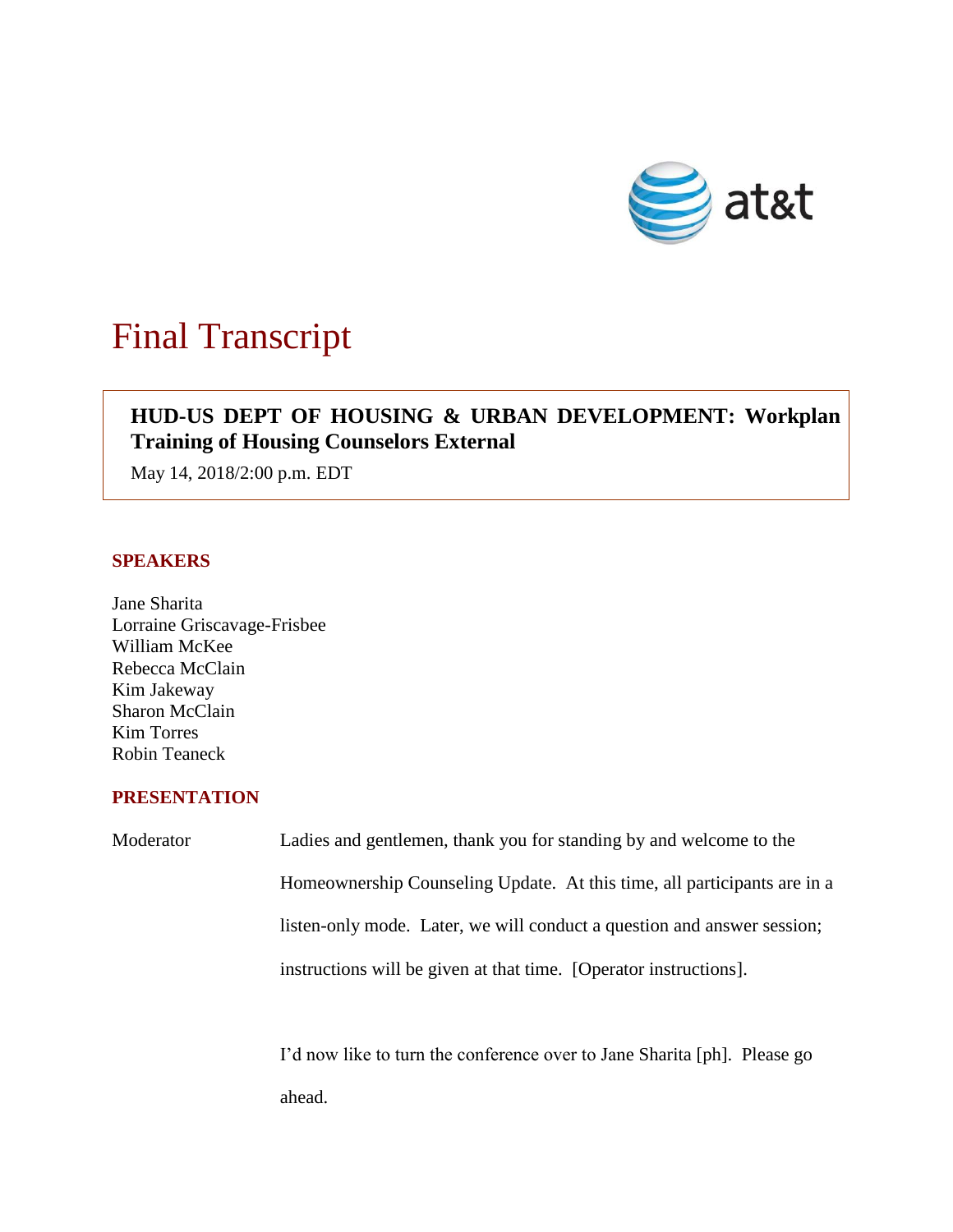Jane Thank you so much, and good afternoon, and good morning, everyone. Welcome to today's webinar on Housing Counseling Certification Updates, and the Homeownership Counseling's Home Inspection Requirements. I'm going to go over a few logistics with you before I turn it over to our presenters today.

> As the operator said, the audio is being recorded, and in about seven or so days we will send a listserv letting you know when the presentation, the playback number and the transcript have been added to HUD Exchange.

> We did send out handouts prior to the webinar, and they are located in the control panel to the right of your screen. You can click there and view the presentation, or as I said previously, it will be available in the archives.

> There will be a Q&A at the end of the presentation, so please feel free to queue up to ask your questions or provide comments. You can also provide any comments or ask questions in the question box to the right of your screen. A third way is to send questions and comments to housing.counseling@hud.gov. Please go ahead and put the webinar topic and date in the request box, and we'll be happy to get back with you.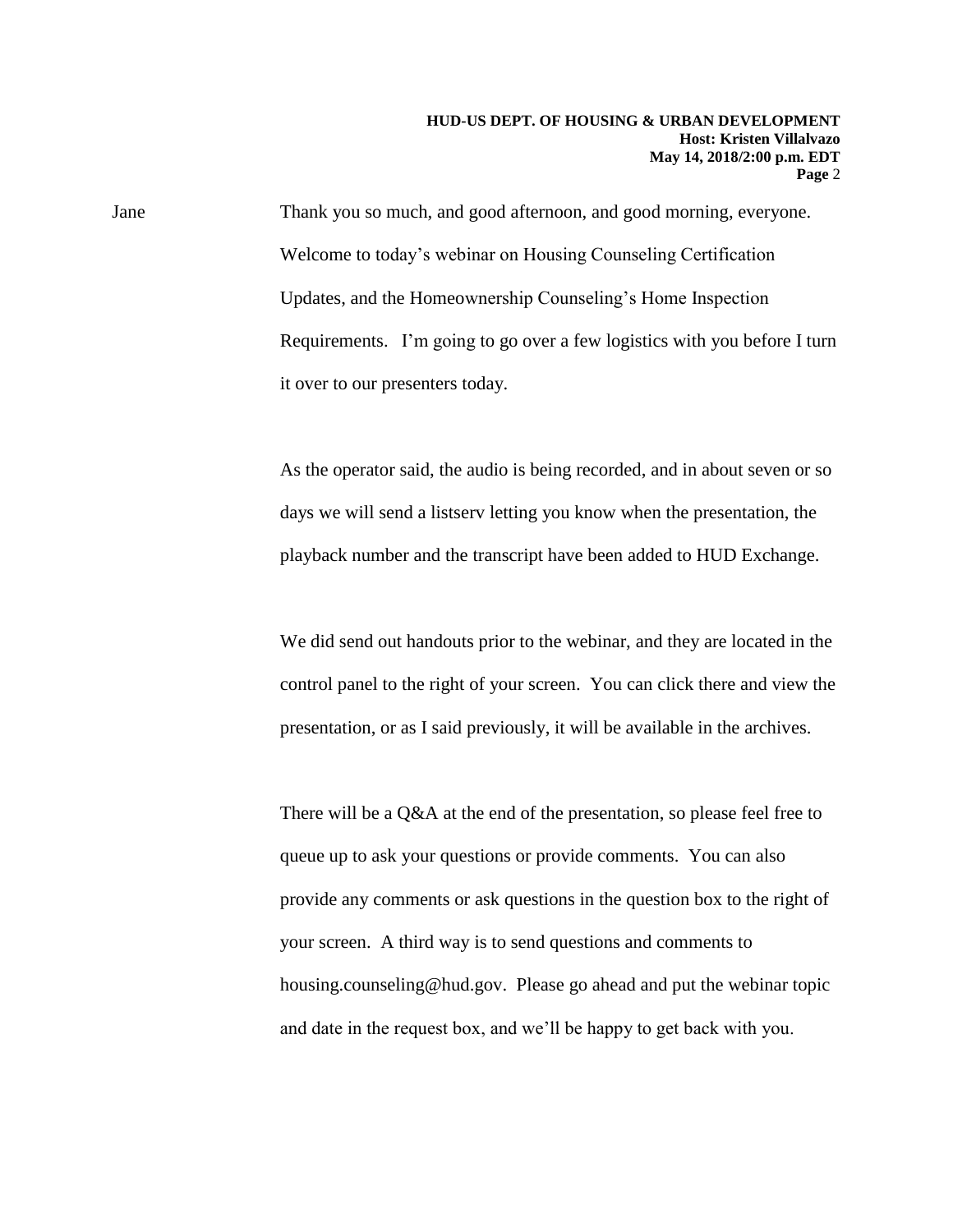At the end of the presentation you'll be sent a brief survey. We ask that you do complete that. It helps us plan for future webinars and improve our overall content and format.

If you did log into the webinar, you will get a thank you for attending email from us from GoToWebinar. It'll say, "This is your Certificate of Training." There is no attachment. So, if you want to, you can print it out and save it for your records.

We do also post the material on the archive, as I mentioned. If you would like to get credit for the webinar or you have a colleague who wasn't able to attend today, you can go to this link, which will be included in the listserv, click on the Get Credit button, and select the webinar, and you'll be covered that way.

It's my pleasure to turn over the presentation to our first speaker, Lorraine Griscavage-Frisbee, who will provide the welcome and an overview. Thank you.

Lorraine All right. Thank you very much, Jane. Welcome, everyone, to today's training. As you can see, we have a panel of subject matter experts today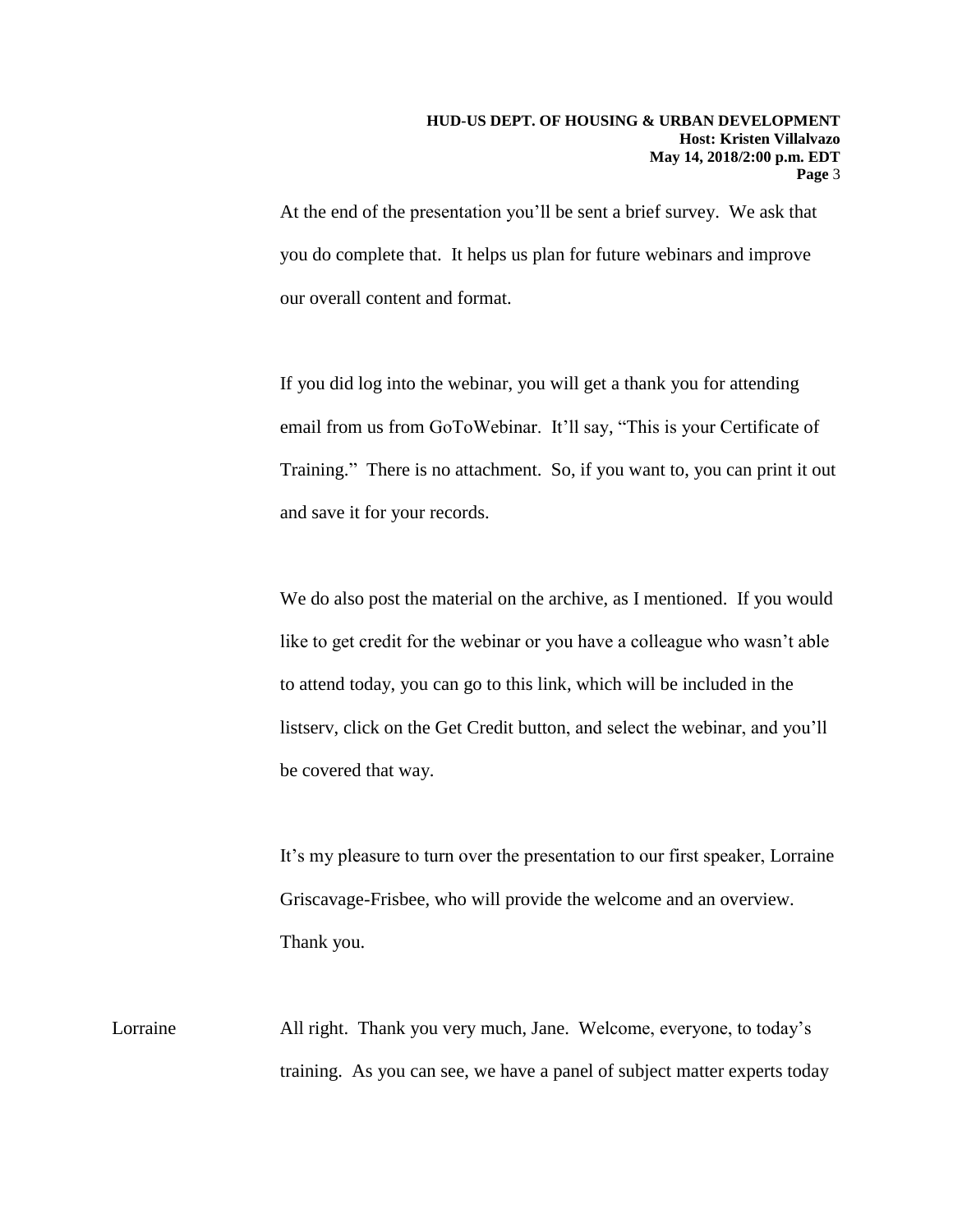that's going to provide you some important information, especially relevant to the homeownership counseling and home inspection materials. We're also going to provide you some updates on certification.

Our subject matter expert panel, besides myself, will be William McKee, Rebecca McClain, Kim Jakeway, Sharon McClain [ph], Kim Torres, and Robin Teaneck [ph]. As a reminder, as Jane said, we will wait until the end to open the lines up for questions. Next slide, please.

The goal of today's training, we have three main learning objectives. The first one is a review and understanding of the homeownership counseling and home inspection findings that were published in the Final Rule.

Then secondly, how are you going to implement this process? You're going to do that through your Housing Counseling Workplan. We're going to explain that in detail, how you will accomplish this for your workplan.

Then lastly, we always take the opportunity to provide you with housing counselor certification updates and reminders. To take a closer look of all the topics we're going to cover, let's take a look at our agenda for today.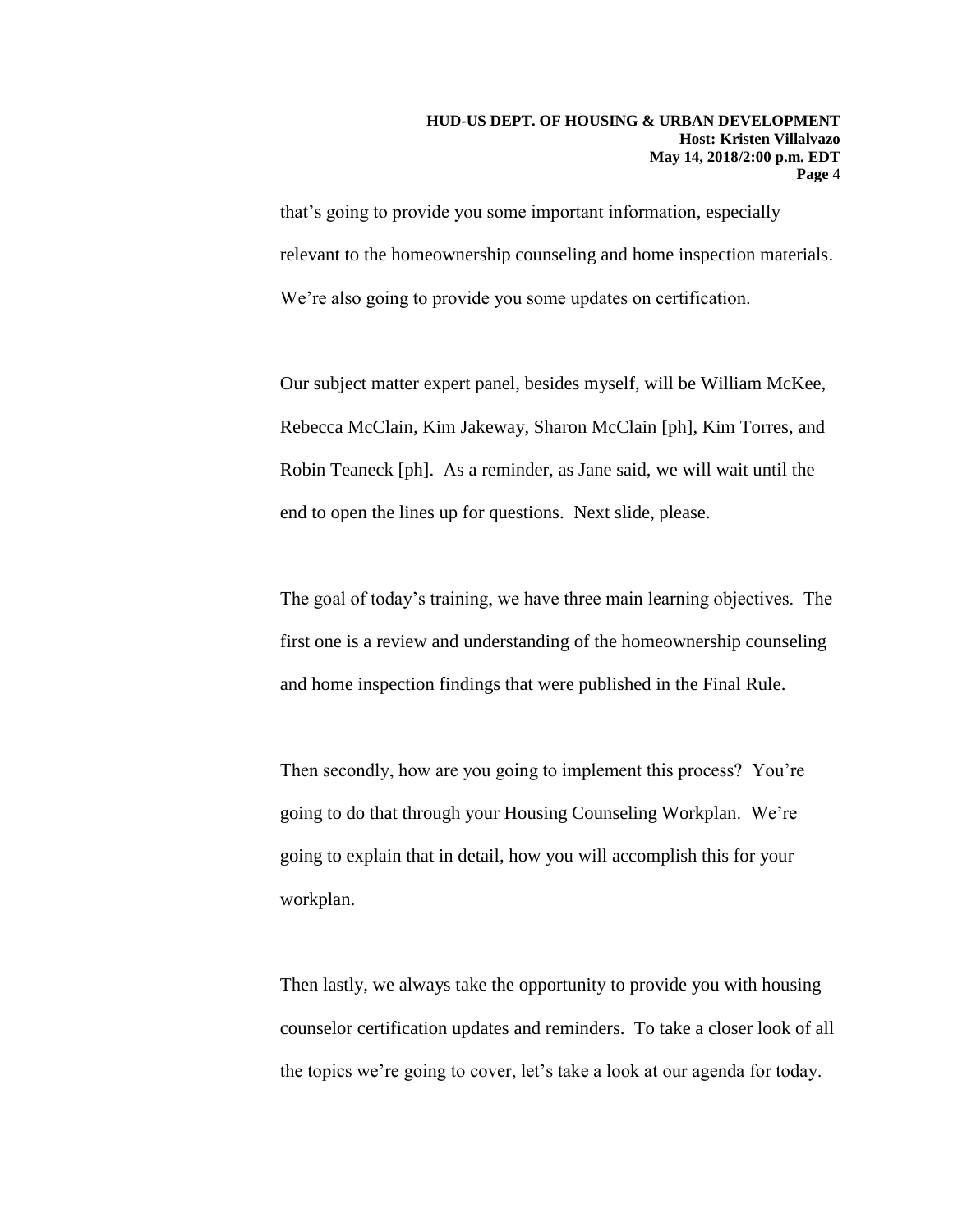I, of course, am giving you the training overview. Then, I will turn it over to another subject matter expert, who will give you a review on homeownership counseling and the home inspection material requirements.

Then we're going to talk about how you're going to revise your workplan and when we're going to ask for that, which is going to be during the performance review process. We're going to provide you tips for revising your agency workplan, and we're also going to talk a little bit about the new Form 9900, actually the updated form that we posted on the web. That's going to really help you when you go about revising your agency workplan.

Then we're going to talk a little bit more about the home inspection materials requirements and where you can find that information on HUD Exchange. By the way, if you didn't know, both of the requirements are available in both Spanish and English, so we'll provide you links that you can use on how to get those materials.

Next, we're going to review some brief FAQs. We have probably 25 FAQs on homeownership counseling and home inspection materials.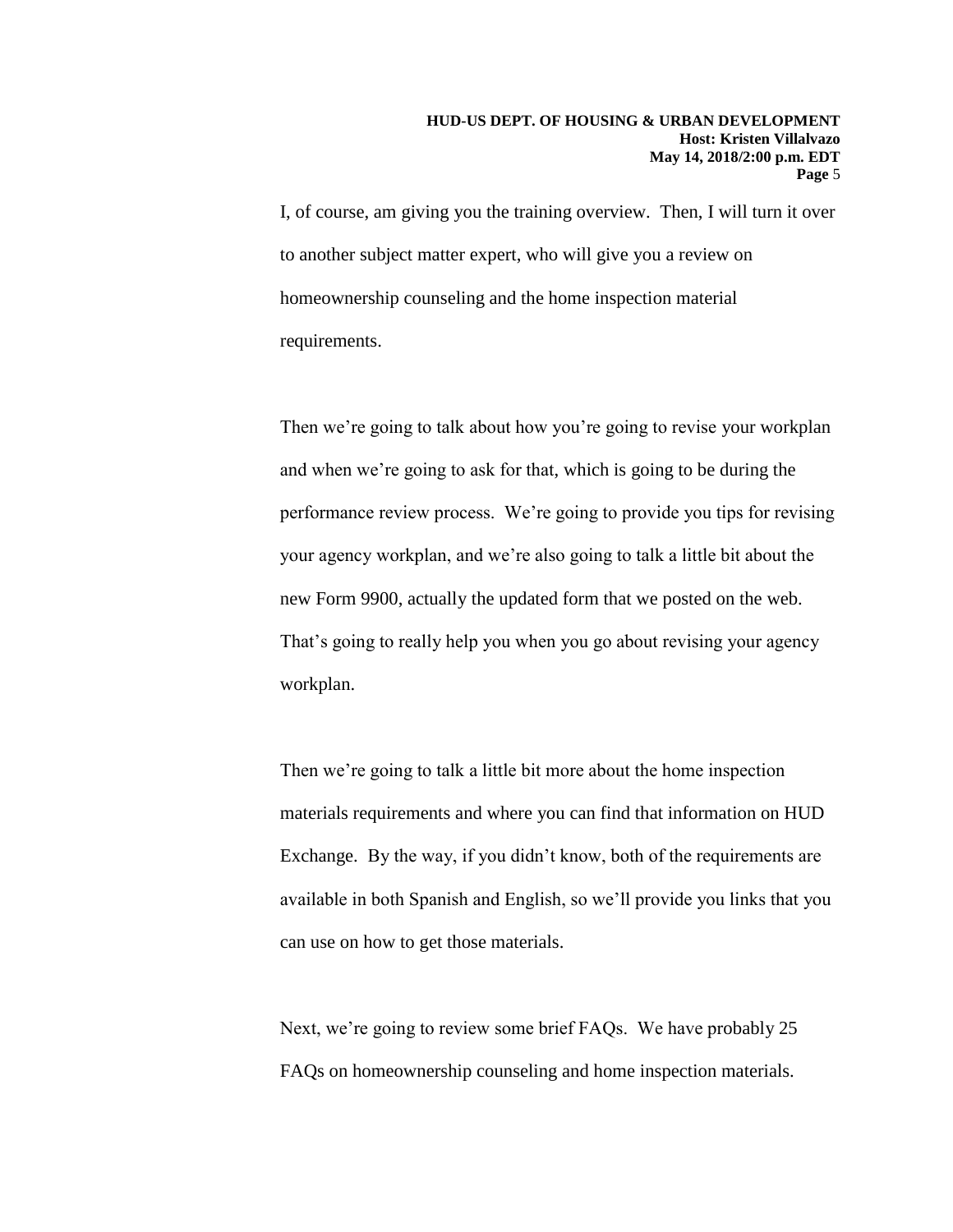Don't worry, we're not going to go through all 25. But we do want to highlight some of the important ones that are going to help you in your endeavor of revising your work plan and also show you where you can find more information. I strongly encourage all of you to review the frequently asked questions on homeownership counseling and the home inspection material requirements.

Then lastly, we're going to give you some updates and some reminders on the housing counselor certification process and again the importance of the FHA Connection Application Coordinator, who is a critical individual in the certification process. And we're going to talk a little bit more about that. Next slide.

Just a quick reminder for everyone, and it's hard to believe that it's been almost 18 months. The Final Rule was published December 14, 2016, and it became effective January 13, 2017. Actually, at that time, in January was when the homeownership counseling and home inspection requirements became effective.

We actually did not incorporate reviewing compliance with these requirements until now. We really focused on getting the certification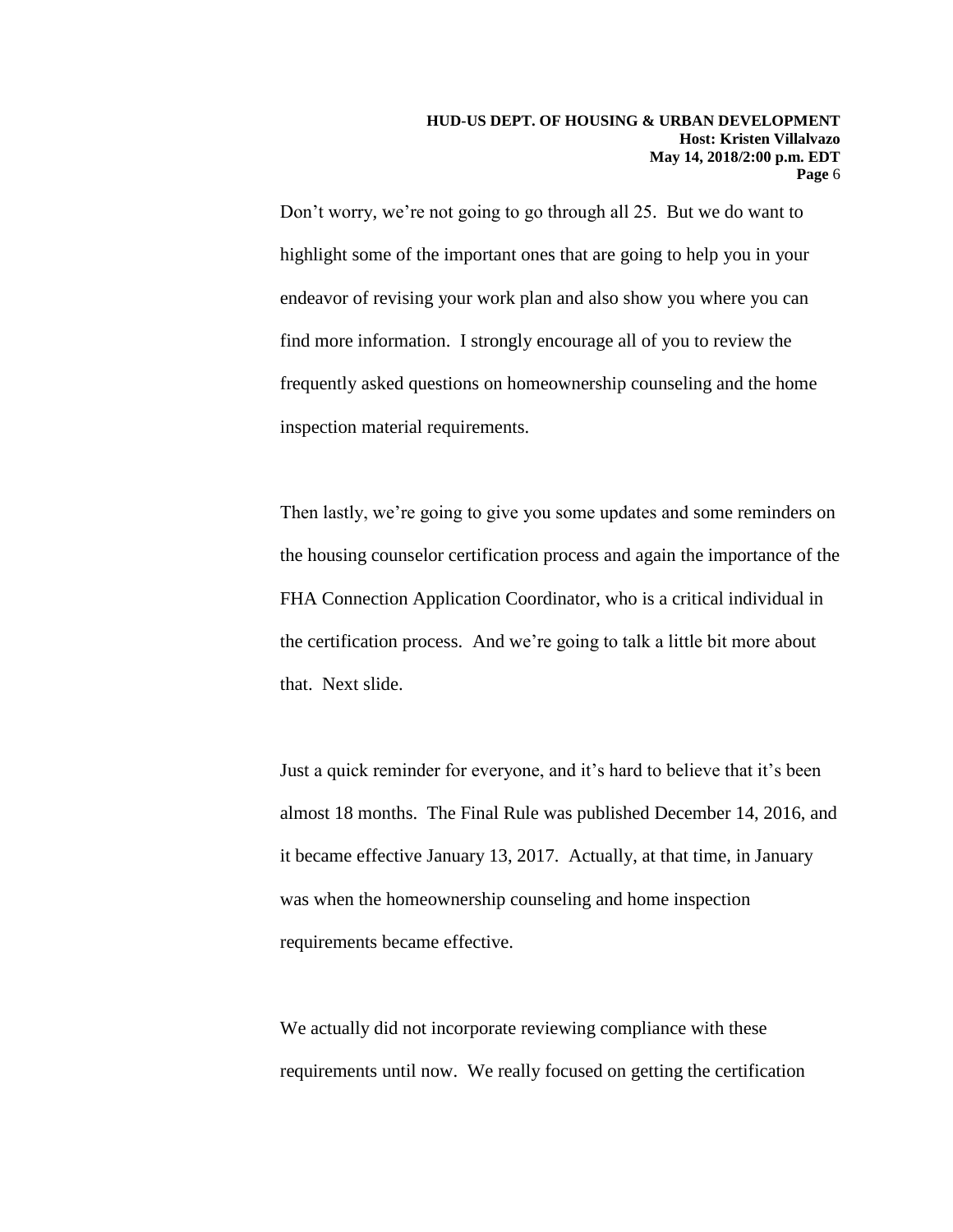examination launched, which was August 1, 2017. Now that we've successfully done that and we actually have certified housing counselors, we want to go back and focus on this other requirement of the Final Rule.

Of course, as a reminder, all housing counseling that's required under, or provided in connection with all the HUD covered programs, there's actually 25 that are covered, must be provided by a HUD-certified housing counselor by August 1, 2020. We certainly hope you don't wait until then to get certified. As will be covered later, there are some incentives to get your certification sooner than later.

With this, I am going to turn it over to William McKee.

William Great. Thanks, Lorraine. As Lorraine mentioned, I'm going to talk a little bit about what the regulatory foundation is for these requirements, what the regs say. Then, my colleagues are going to talk a little bit about how you can implement it for your agency and for your clients.

> Well, first of all, the homeownership counseling requirement states that all participating agencies that provide homeownership counseling shall address the entire process of homeownership. In order to understand that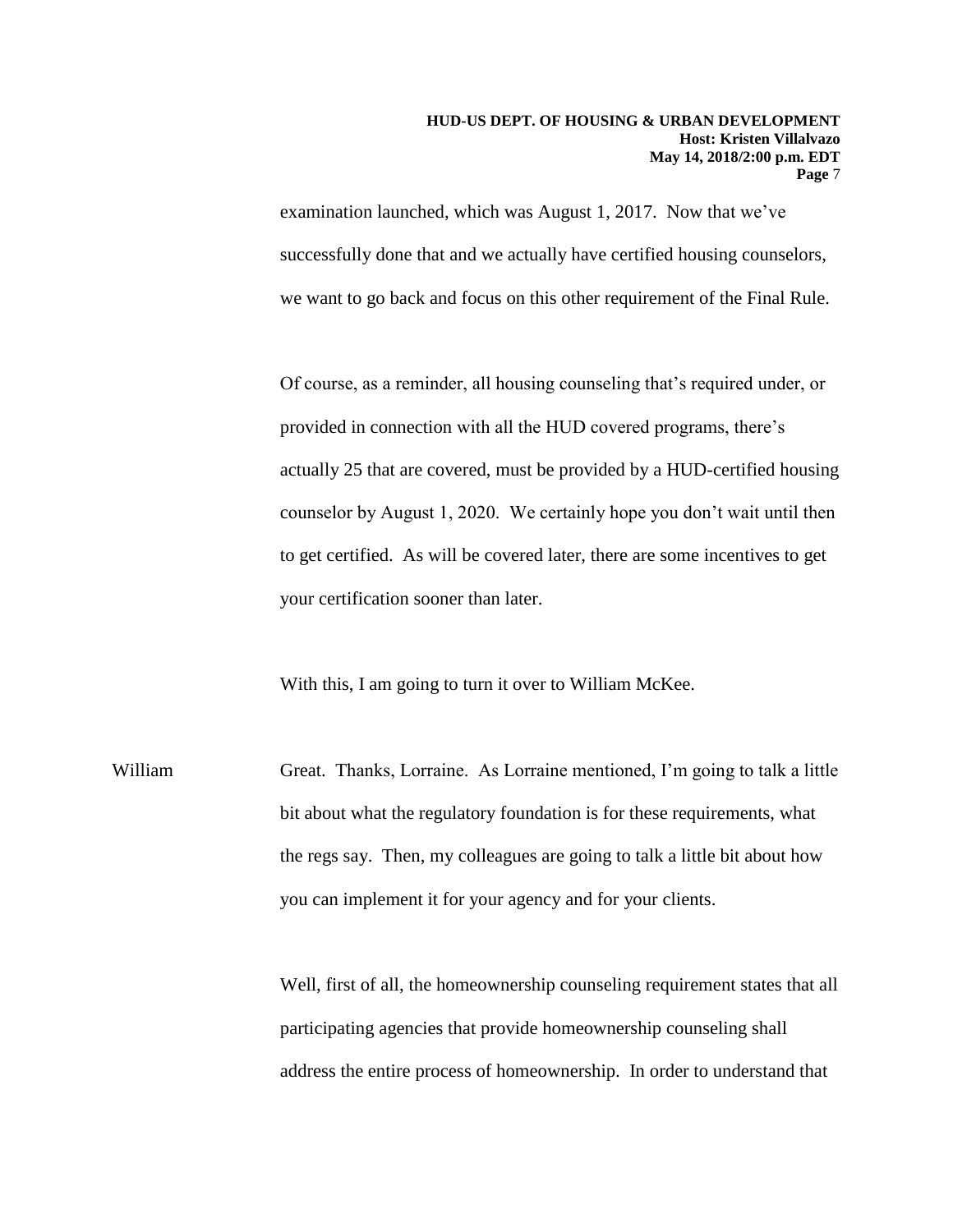requirement, you have to know, well, what is homeownership counseling? What do we mean by the fact that the agency shall address the entire process of homeownership? Next slide.

Homeownership counseling is really a type of housing counseling. Housing counseling is that individualized service that you provide clients that addresses their individual needs. We're not talking about group education. We're talking about housing counseling, where you have an action plan, and a financial analysis.

Homeownership counseling is housing counseling that covers the decision to purchase a home, the selection and purchase of a home, issues arising during the period of homeownership, and the sale or disposition of a home. Next slide.

In our program, examples of this homeownership counseling, of housing counseling, as we call homeownership counseling, are what we call the categories of pre-purchase housing counseling, post-purchase, non-default housing counseling, mortgage default housing counseling, and reverse mortgage housing counseling. So, if you are providing any one of these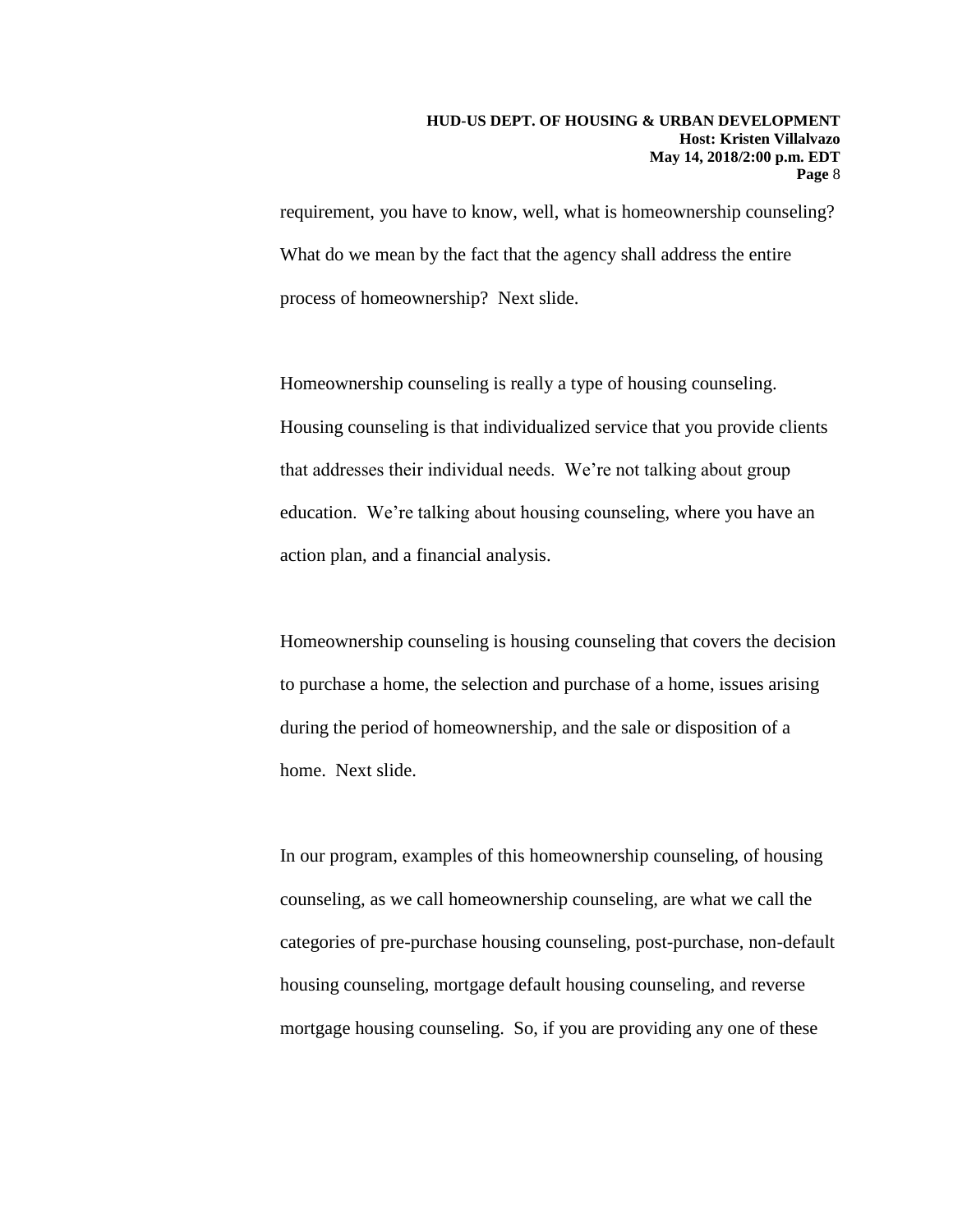types of housing counseling, then the rule applies to you, and your agency must be able to address the entire process of homeownership. Next slide.

Well, if we're saying the agency must be able to be prepared to address all of the homeownership topics, what does that mean, and what are the topics that must be covered for a specific client? If you are providing a type of housing counseling we just talked about, pre-purchase, post-purchase, non-default, mortgage default, or reverse mortgage counseling, then your agency must be prepared to cover topics that are relevant to each client's individual needs or circumstances, or if the client has requested information on one of those homeownership topics. Next slide.

How can the other topics be covered? Let's say you're doing pre-purchase counseling, you're providing pre-purchase counseling, and you know now that the rule applies to you and you have to cover the other topics. How can you cover them? Do you have to provide one-on-one housing counseling on all the other topics? Well, no, you're not required to do all of that. What you do have to do is somehow cover the topics in one of a number of different ways.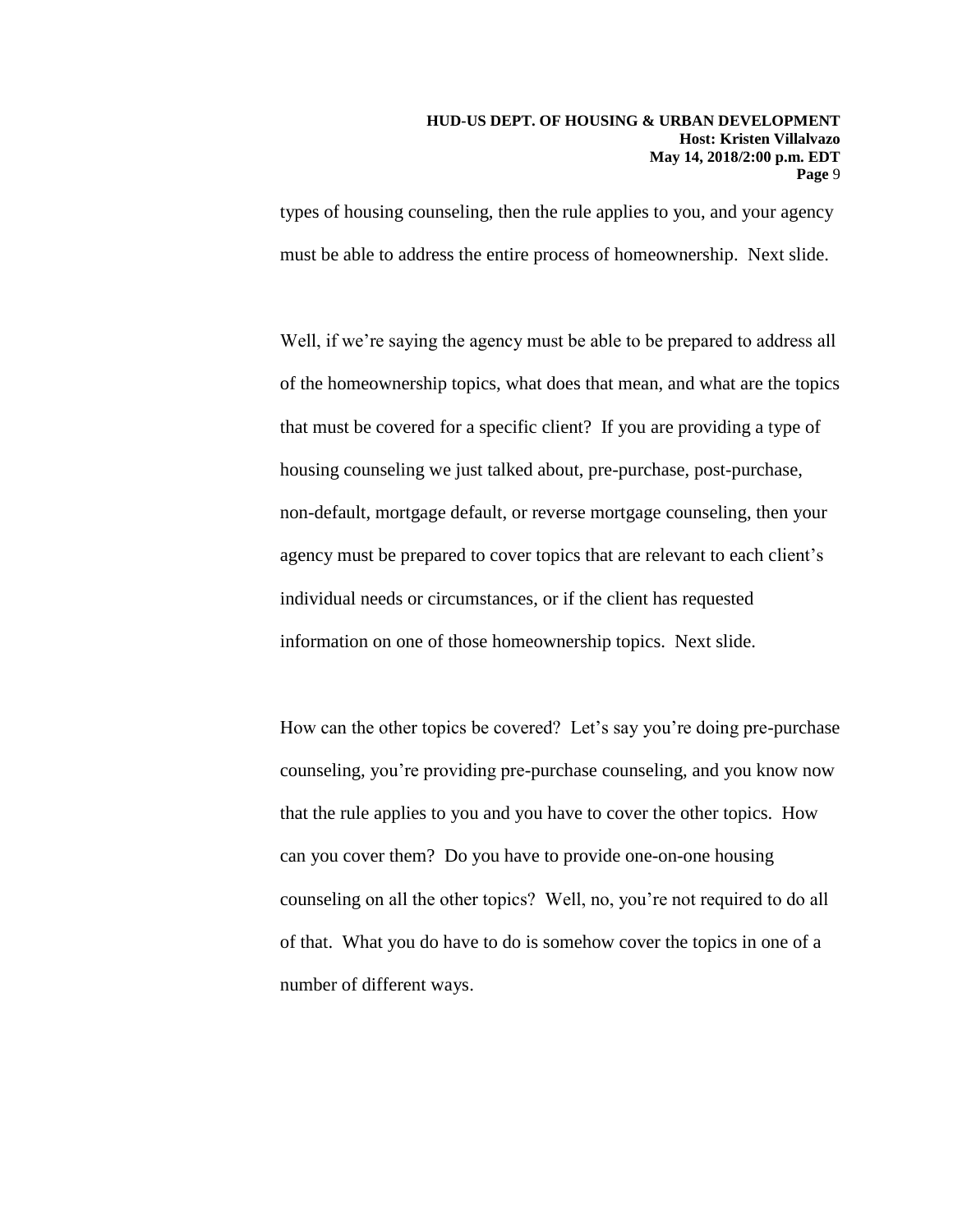Your agency may cover topics by covering the topics during a group education class in which you discuss the other homeownership topics that are relevant to the client, or the counselor may provide the client with handouts, or links to relevant online information, or online links to online training, or other reference materials. Also, the agency's website may provide information or links to information on the other homeownership topics.

So, you don't have to provide one-on-one counseling on every other topic that's relevant to the client, but you do have to provide information in any one of a number of ways. This slide shows the examples of some of the ways that you may provide it. Next slide.

How do we know that you're meeting that requirement? Well, what you're going to do is to make sure that your housing counseling workplan demonstrates how your agency is going to cover any one of these topics that are relevant to your client, how you're prepared to cover the entire process of homeownership counseling for the clients for which it is relevant. Later on in this presentation, again, some of our colleagues are going to talk about how you can meet that requirement. Next slide.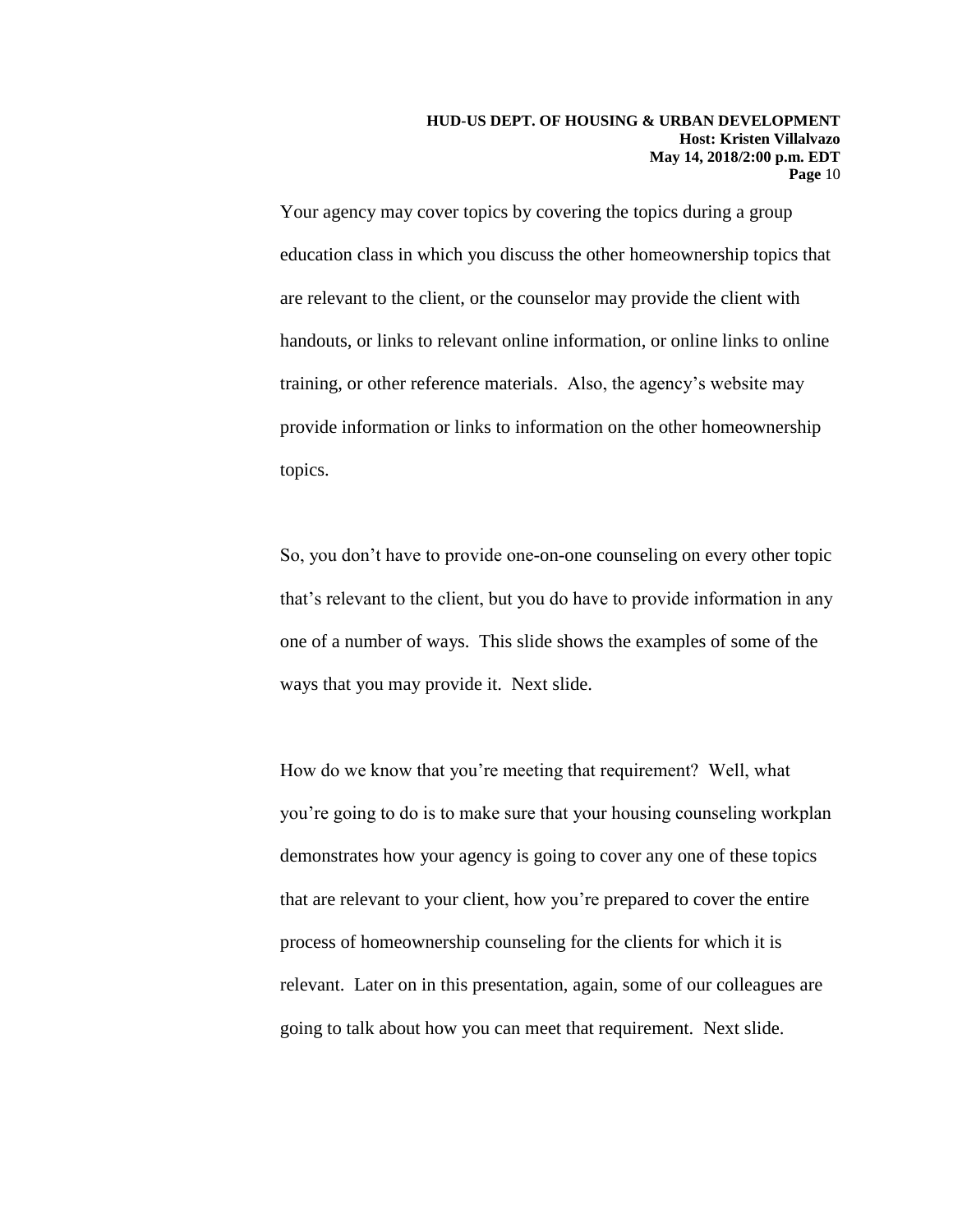We talked a little bit about the homeownership counseling, the regulatory requirement for homeownership counseling. Now, I'm going to shift to talk about the regulatory requirement for home inspection materials. The housing counseling workplan must specify what home inspection materials are provided for the client.

The bottom line is that if homeownership is something that is discussed with the client, then there is a requirement that home inspection materials are provided. The housing counseling workplan is going to have to demonstrate when it is provided. Next slide.

The actual requirement itself is that as part of the homeownership counseling process, participating agencies shall provide clients with such materials as HUD may require regarding the availability and importance of obtaining an independent home inspection. Notice we use the word "process" here. As opposed to the homeownership counseling requirement that we had earlier which we talked about, if you're having a one-on-one discussion with a client, then you have to be able to address the other homeownership topics.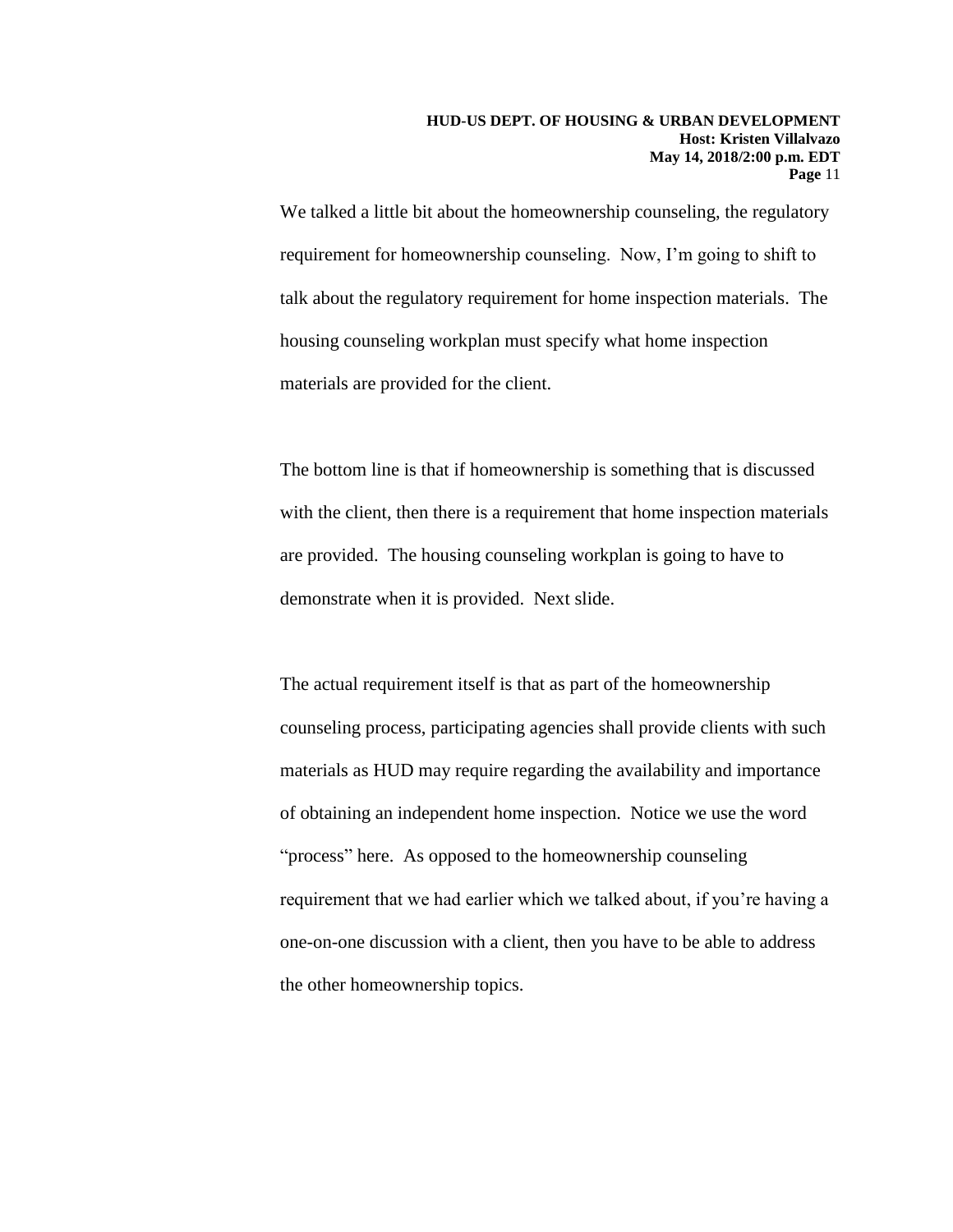Here we're saying that if you discuss the homeownership process, then you have to provide home inspection materials. In other words, if you're doing group education and you're educating clients on homeownership, then you have to provide home inspection materials, because that's part of the homeownership process. Next slide.

When must clients be provided with home inspection materials? If a client is receiving pre-purchase home buying counseling, that's individualized housing counseling with a workplan, yes, you must provide them with home inspection materials.

If a client is attending a home buyer education workshop, then yes, you provide those home inspection materials, and any time when the purchase of a home is relevant to the client for other types of homeownership counseling, for example, post-purchase, non-default, mortgage default and HECM. Just as an example, let's say you're doing reverse mortgage counseling and it turns out that the client is interested in downsizing their home, buying a different home and they're interested in purchasing another home. As soon as you find out that that is something that the client is interested in, then all of a sudden the purchase of a home is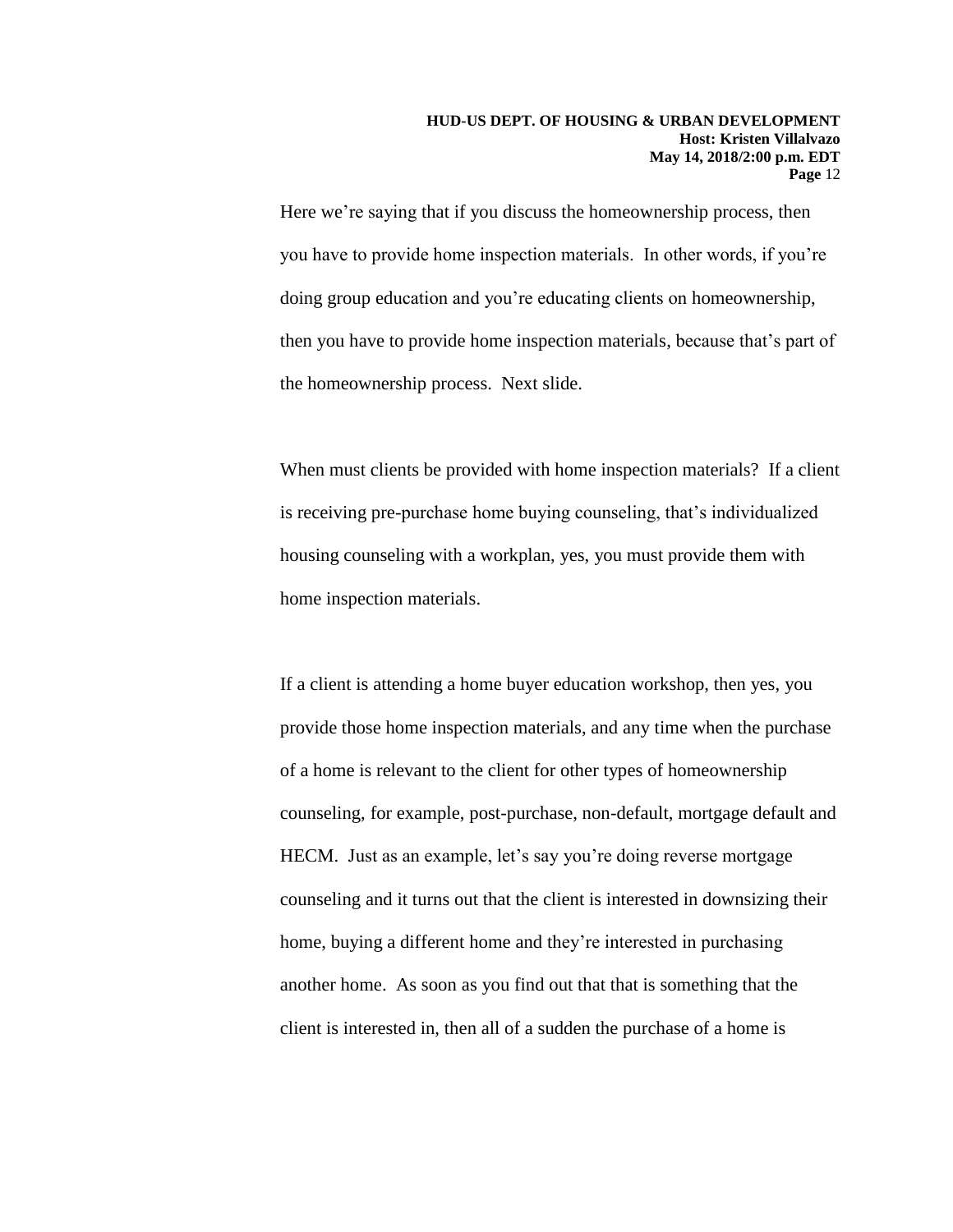relevant to the client, and they have to be given home inspection materials. Next slide.

Now that I've discussed what the regulatory requirement is for both the homeownership counseling requirements and the home inspection materials requirement, I'm going to turn it over to Rebecca, and she's going to talk a little bit about how you can actually implement these requirements. Rebecca?

Rebecca Thanks, Bill. Next slide, please. As Bill mentioned, we're going to talk through how we're going to implement these changes. As you can see, our new requirements began on May 1, 2018. That's when HUD is beginning to discuss the Housing Counselor Certification and FHA Connection Coordinator requirements during performance reviews or technical assistance sessions.

> So, we're not asking everyone to have everything ready right this second. We don't have a hard and fast deadline, but as you are scheduling performance reviews with your OHC contacts, keep in mind that this will be coming up as part of the performance review process. At that point agencies will be asked for your updated housing counseling workplan that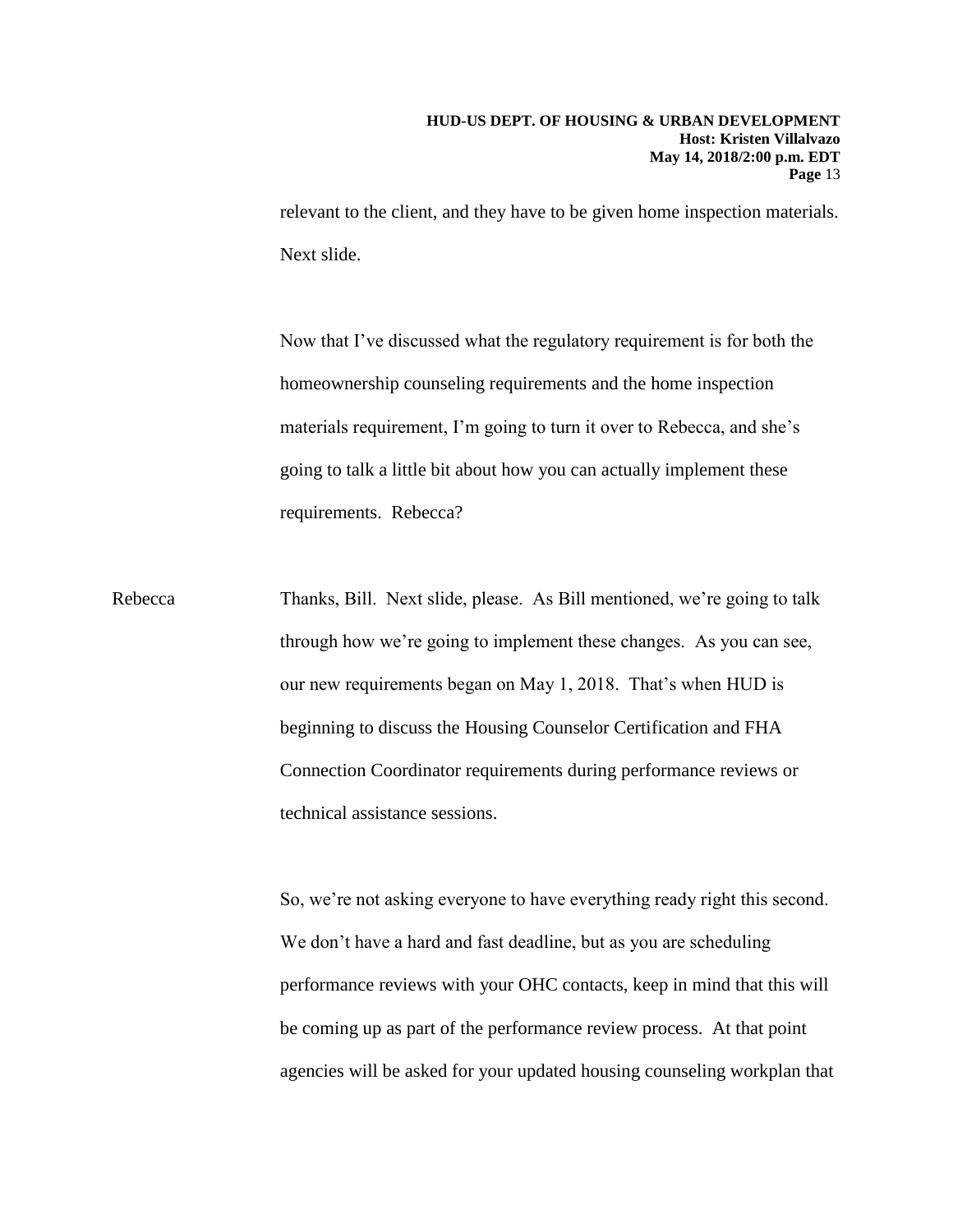addressed the two topics that Bill discussed, homeownership counseling, and home inspection materials. Next slide, please.

Then once your point of contact receives the updated workplans, we will evaluate and approve them. Then, also as new applications for OHC's program comes in, the new application team will do the same for those applicants. Moving forward, all new applications will need to include homeownership and home inspection requirements. As Jane mentioned earlier, this training will be available, in case you need to refresh your memory, on the HUD Exchange. Next slide, please.

What will be in an updated housing counseling workplan? As Bill mentioned again, those two main things, how the agency is prepared to cover the entire process of homeownership and when home inspection materials are going to be provided. This is what HUD will be looking for specifically in the updated workplan. Next slide, please.

This applies again to current and new applicants for OHC's program. Again, we recommend that you start working on this now so you won't be blindsided at your performance review. The performance review we'll be requesting through the appointment letter or during your entrance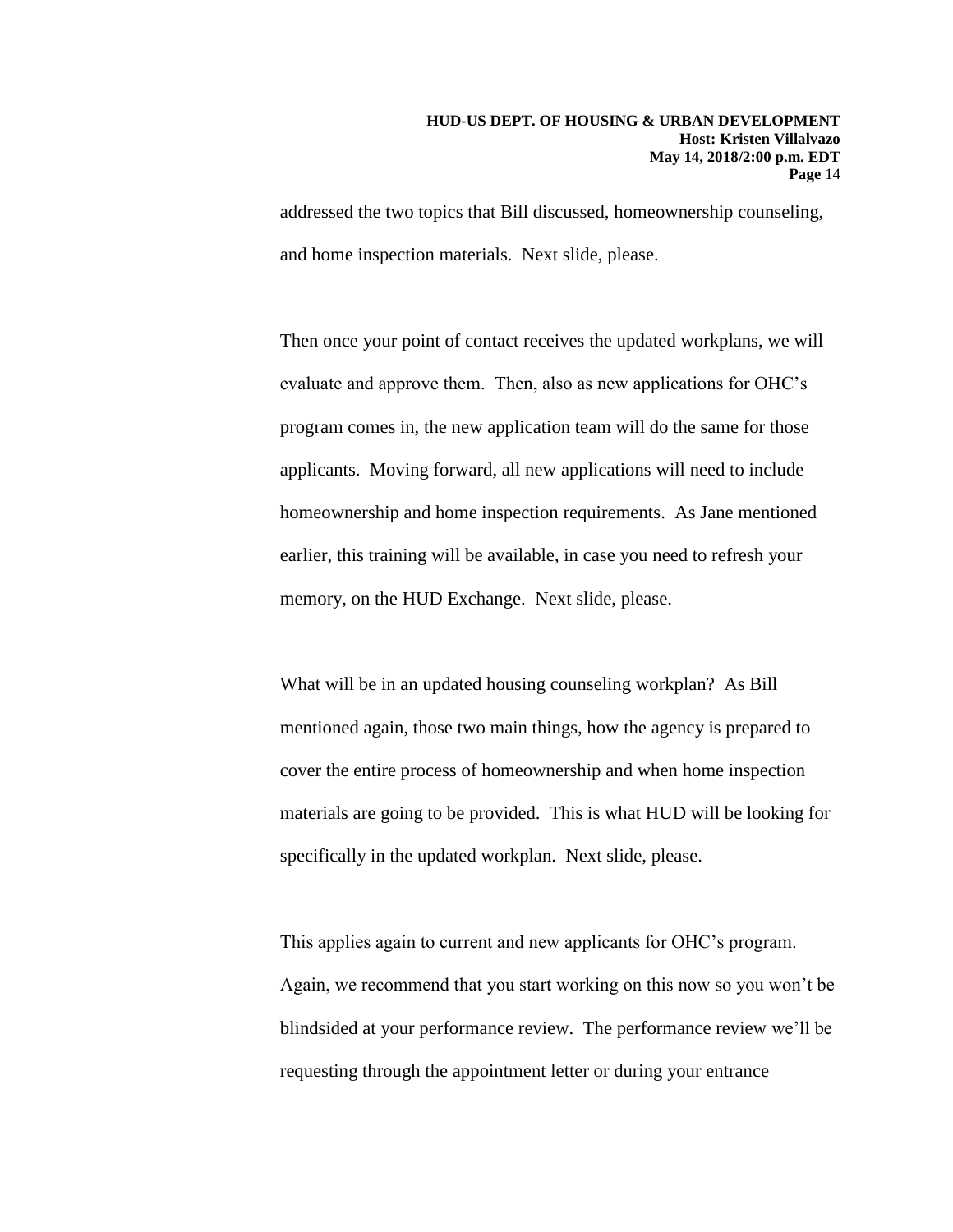conference, and they will also note it as an observation in your performance review report, so this is something that all POCs are reviewing as part of the performance review process. Next slide, please.

During HUD's review of your updated workplan, we will be considering the next few points. Again, the four main components of homeownership counseling, are they all present in your workplan? Next slide, please.

How your agency describes how the information is going to be conveyed to the client, and it's important to note that there's no right or wrong answer here, that every agency is different, every client is different. As long as you have an approach that works for you and your clients, that will be approved by HUD here.

Dos your agency's workplan address covering homeownership topics that Bill just went over, including the ones that are relevant to each individual client or if a client requests information on a homeownership topic. Then, also does the agency explain how and when your home inspection materials will be distributed? Next slide, please.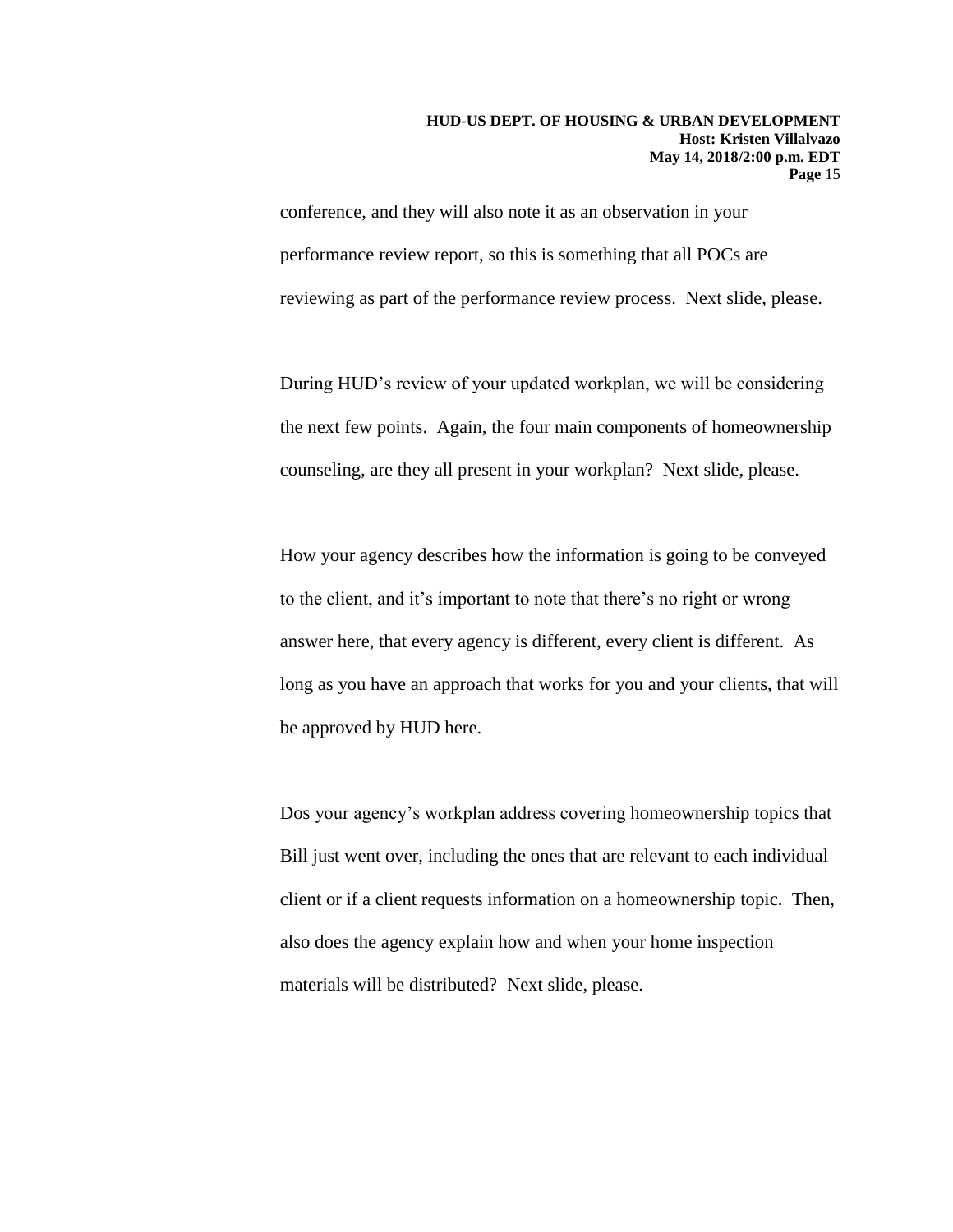Home inspection materials compliance, again the reminders here, it applies to all your homeownership clients regardless of funding source. If you're in our program and receiving our funds, but you also use other funds, if you are in our program, you must do the home inspection materials even if you're not using OHC funding for this. It applies when the purchase of a home is discussed as any part of the homeownership counseling process. That could be pre-purchase, or home-buying counseling, the homeowner education workshops, or if they're receiving any other type of homeownership counseling, and they bring up the option to purchase a home. Next slide, please.

As a reminder, you're not required to include copies of your home inspection documents in each individual client's file. The main place we will be looking for it is in your updated workplan. Next slide, please.

In summary, just a few quick points, we want to make sure that you're explaining the process of homeownership and how it will be covered with all of your clients, those four main topics that we've covered, when will the home inspection materials be provided to the clients. Making sure you're using the phrasing as relevant to the client because it's the individualized assistance that will make sense for some clients but not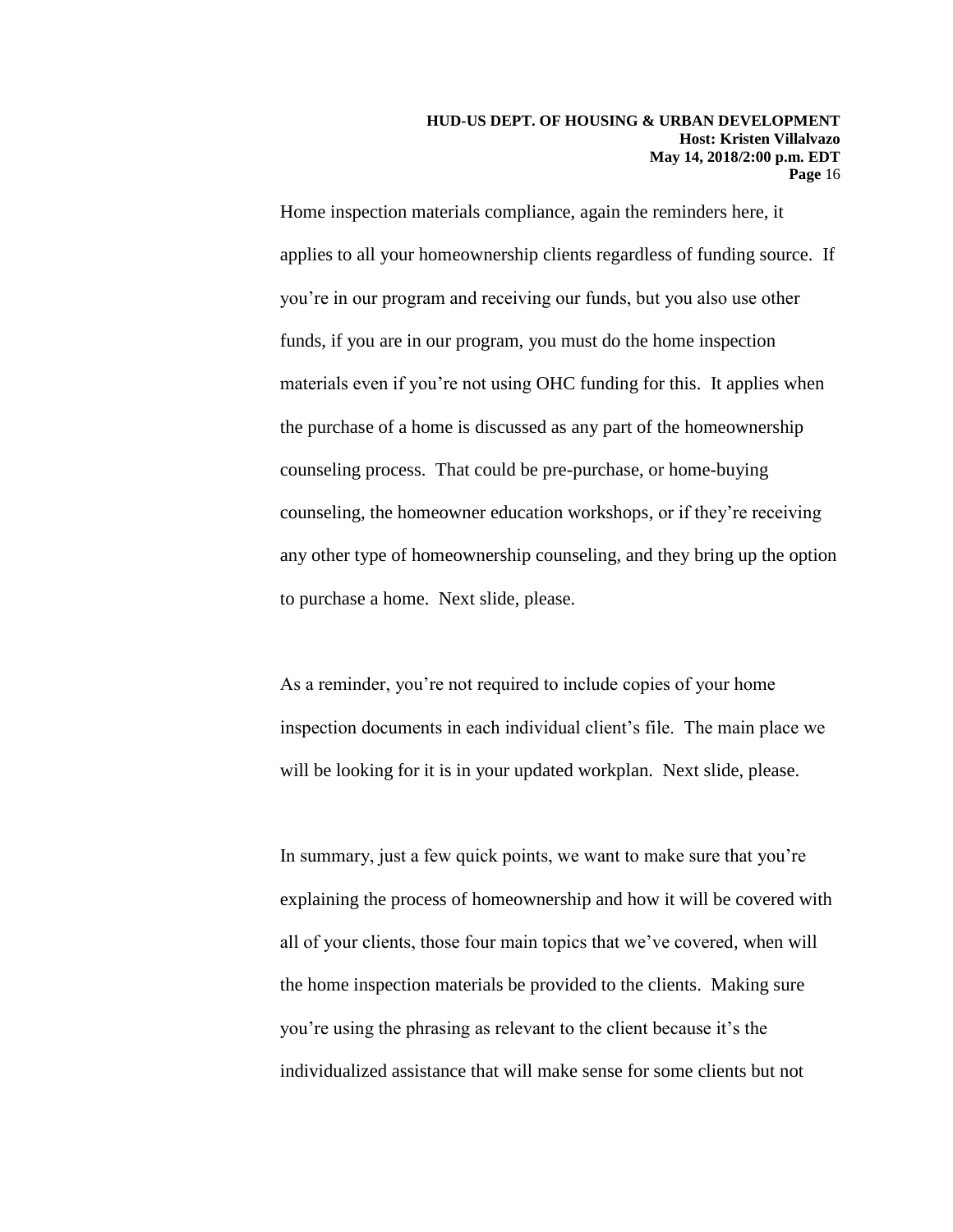others. As we mentioned earlier, there'll be more tips coming through this presentation in the FAQ section. Next slide, please.

Great. Now, I'll turn this over to Kim Jakeway, who's going to walk you through the HUD 9900.

Kim J. Great. Thank you, Rebecca. OHC created and published a new HUD 9900, the application for approval as a housing counseling agency. This new form is available for everyone on HUDCLIPS and HUD Exchange. The main difference in this new version and the old version is that we turned it into a fillable PDF and removed the narrative portion and replaced it with documentation submission and self-certification.

> Prior to completing the HUD 9900, we first encouraged applicants to use the housing counseling eligibility tool that is available on HUD Exchange to determine if an organization is ready to apply. The tool helps to determine if an organization meets the basic qualifying criteria.

> A second step that we also encouraged agencies to do prior to completing the HUD 9900 is to make an appointment with an application advisor. The application advisor is there to answer questions about the application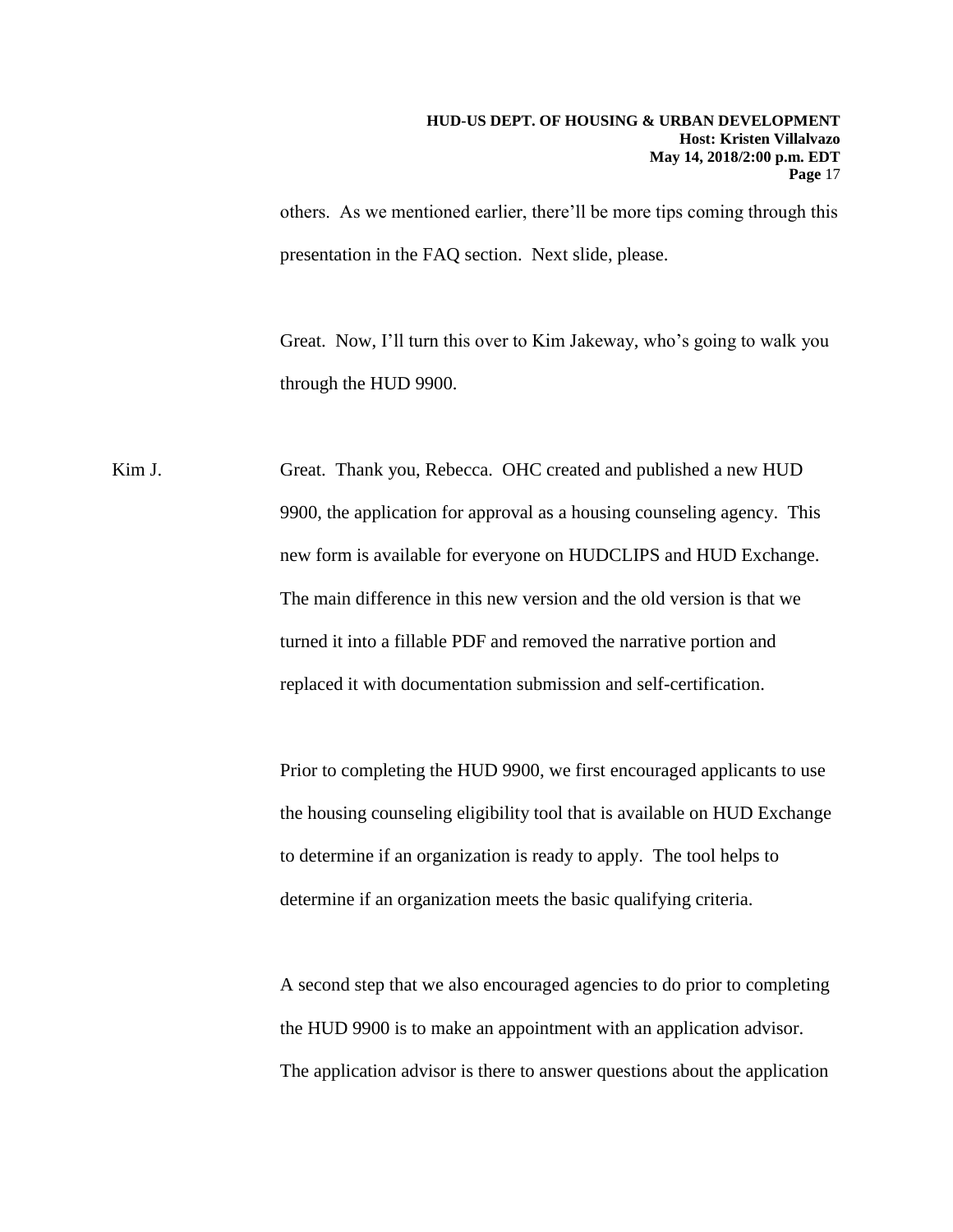process and what required documents must be submitted for approval. Both the eligibility tool and the HUD advisor helps cut down on any potential application deficiencies and rejects.

Lastly, if you are an intermediary, we recommend that you use the network eligibility assessment tool to evaluate housing counseling agencies prior to acceptance in your network. This tool is also located on the HUD Exchange webpage as well. Next page.

The new HUD 9900 has new elements that both the potential intermediary and local housing counseling agency must submit as part of their housing counseling work plan. While we still require all the items listed in chapter 3 of the handbook that you all are familiar with, we now require that applicant workplans include the entire homeownership process and home inspection information that William McKee covered as well as supervisory monitoring and the quality control plan.

Within the workplan, new national, regional intermediaries, multi-state organizations, and state housing finance agencies have additional elements that they're required to address on their oversight activities. This includes submitting the parent agency policy and procedure on oversight activities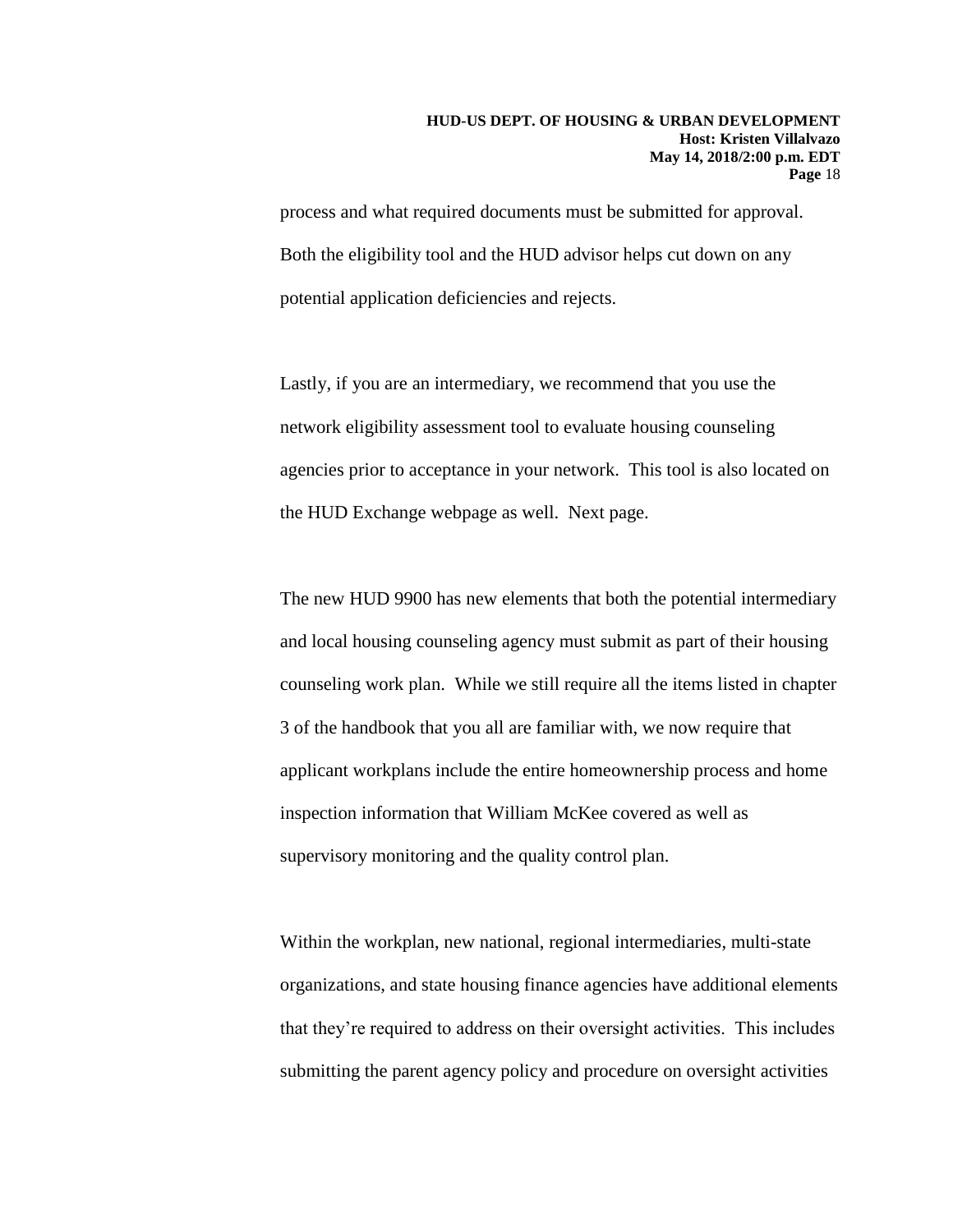pertaining to their branches, sub-grantees, sub-recipients, or affiliates, the parent agency as parent agency's quality control plan for network management that addresses training and technical assistance, performance overview and monitoring, monitoring financial performance, including issuing or administering the use of pass-through funding, performing accounting of administrative costs, and ensuring compliance with federal regulations, including the 24 CFR, the HUD Handbook, and other applicable federal guidelines. Next slide.

Lastly, we wanted to bring this to everyone's attention, that if you receive this system-generated email from hcs@hud.gov saying that the status of your agency has been changed to terminated for the reasons of "System Status Expired," you do not have to reapply for approval again. Please notify your HUD point of contact. In most cases, the POC has already fixed this internally, so we just wanted everyone to know that it's an internal function that just needs to be updated.

With that, I'll pass the presentation over to Sharon McClain.

Sharon Thanks, Kim. In this section, I'll be talking in more detail regarding what the oversight agency's responsibilities are generally and also what agency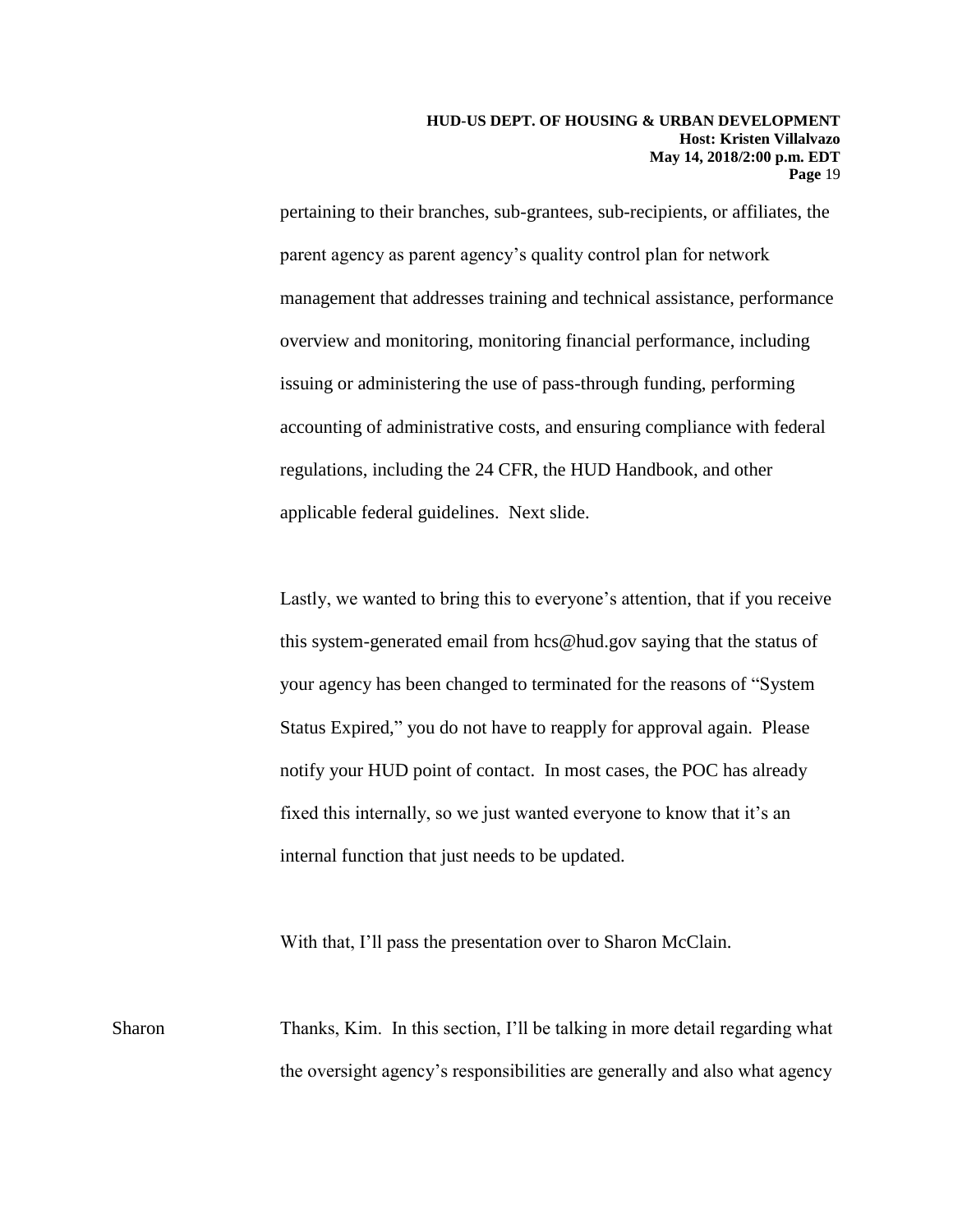responsibilities are regarding home inspection materials. As we discussed earlier in the presentation, as part of the homeownership counseling process, participating agencies shall provide clients with materials regarding the availability and importance of obtaining an independent home inspection. The homeownership counseling process can include group education classes as well as individualized housing counseling. Next slide, please.

There are two publications available that address in greater detail what agencies should be talking about with their clients regarding the home inspection process. For your protection, get a home inspection and *Ten Important Questions to Ask the Home Inspector*, available in both English and Spanish. They're available on the Office of Housing Counseling HUD Exchange website, and they're also searchable online by keyword or form number. Next slide, please.

Agencies are not required to include copies of home inspection materials in the client files, but they should develop a process to document receipt of these materials by the client. For example, including a note in the client file, including information on a checklist, or ensuring that the counselor reviews and complies with the workplan requirements. An additional way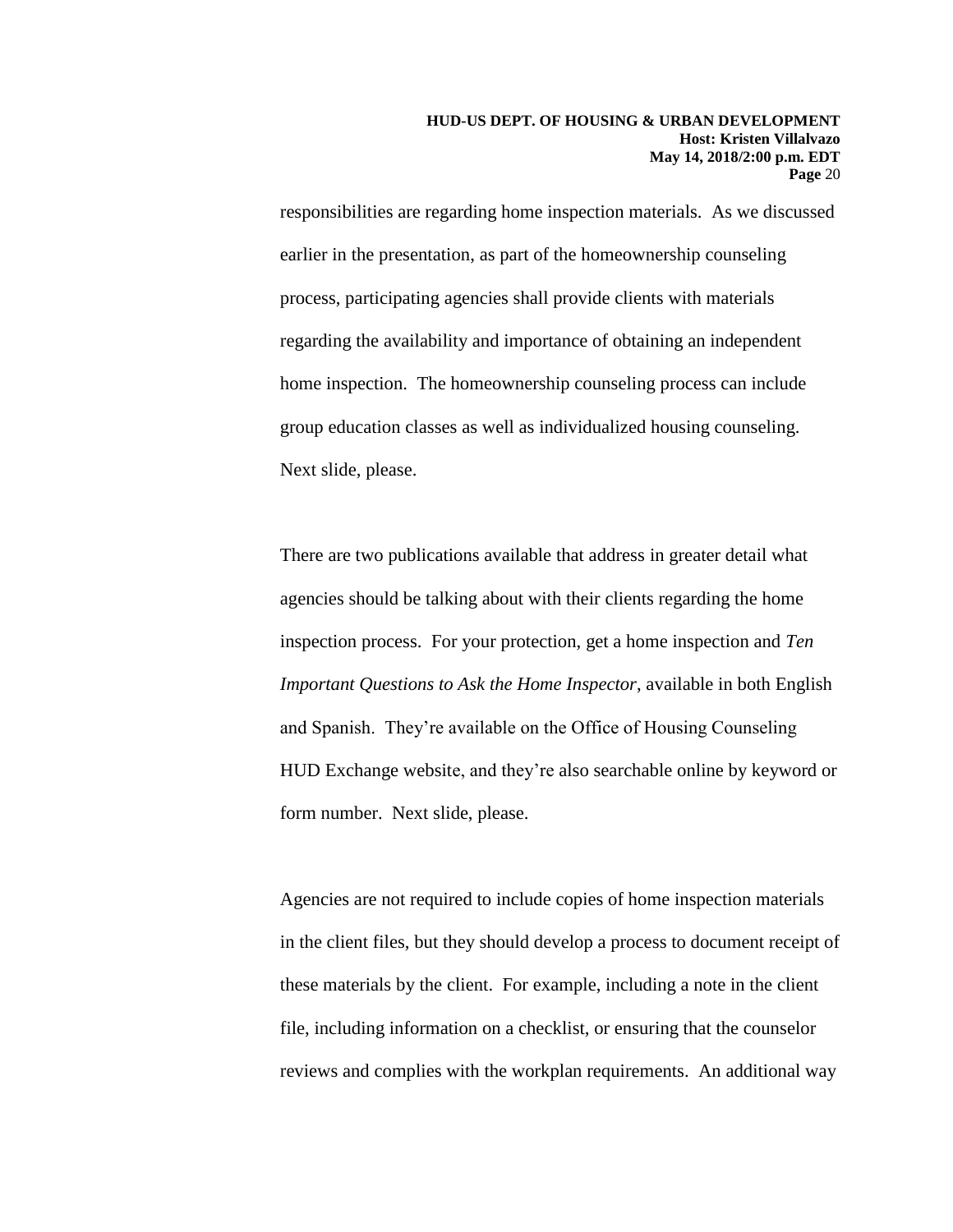to ensure compliance with this requirement is to include it in a quality control review by the agency as part of the supervisory monitoring process of the counselor. Next slide, please.

Also, as we discussed earlier in the presentation, in addition to detailed information, the home inspection and the home inspection materials, agencies that offer homeownership counseling services are encouraged to review and update their workplan to explain how the process of homeownership counseling will be covered with clients and when home inspection materials will be provided. Updated workplans for homeownership counseling and home inspections are due at the time of performance reviews; however, agencies are not required to submit the updated plan outside the performance review process and this requirement does not apply to other changes in the workplan. Next slide, please.

Also, regarding oversight, intermediaries and state housing finance agencies are responsible for ensuring compliance with homeownership and home inspection requirements or agencies in their network. HUD recommends oversight agencies include these elements as part of their quality control plan.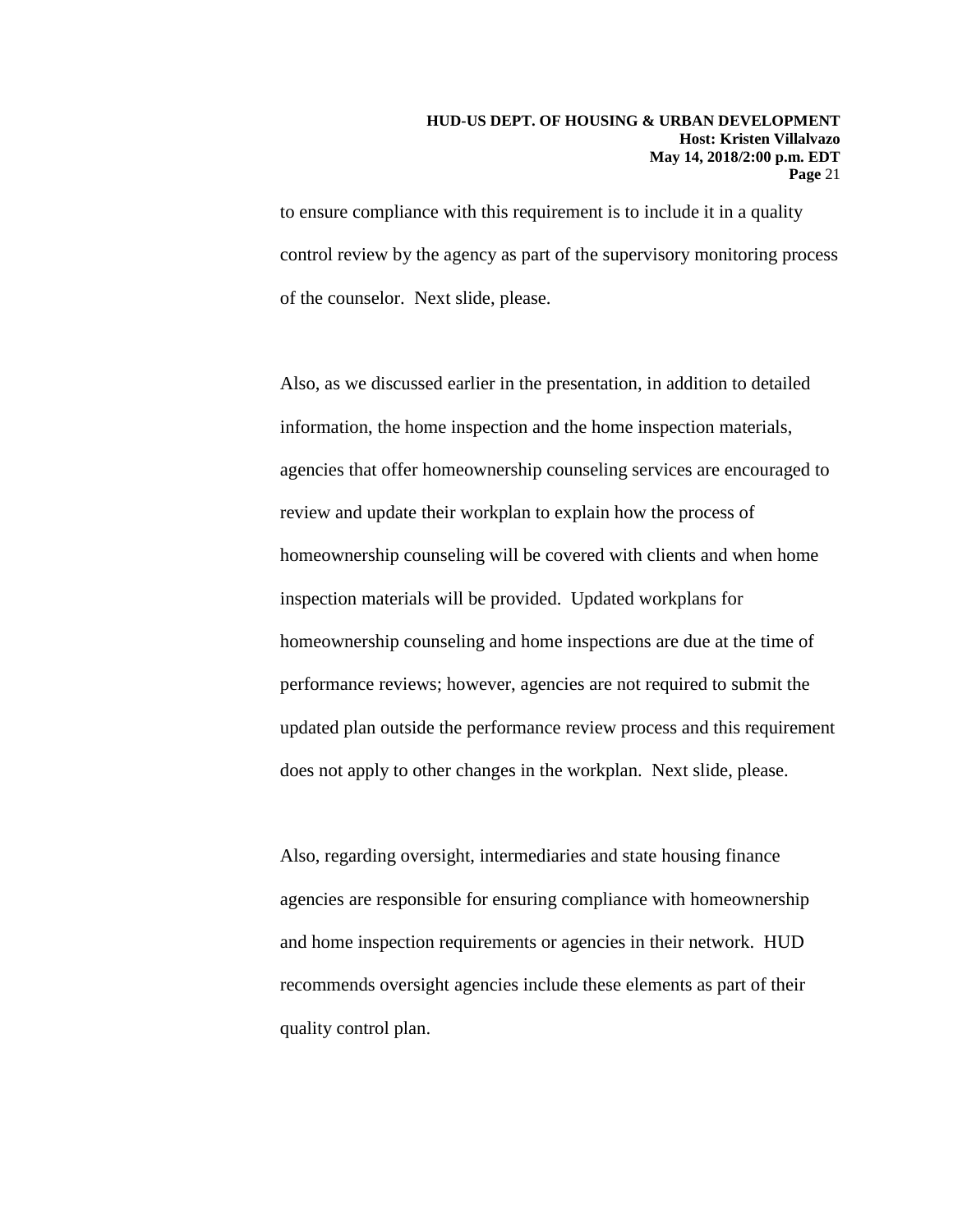Now, I will turn over the presentation to Kim Torres, who will discuss some of the frequently asked questions regarding these topics.

Kim T. Hi, everyone. Thanks, Sharon. We're going to talk about the top three frequently asked questions that we get regarding homeownership counseling and the home inspection requirements.

> The first question that we typically get is, how can a participating agency document that the home inspection materials were provided to the homeownership counseling clients?

HUD's response to this is, your agency workplan must describe the homeownership counseling process. That's including when the client will receive home inspection materials and how your agency will document this requirement. Next slide, please.

Another question that we see is, for clients receiving pre-purchase counseling, does my agency have to address issues that may arise in postpurchase such as financing, refinancing, default, foreclosure, the sale, or other disposition of the property?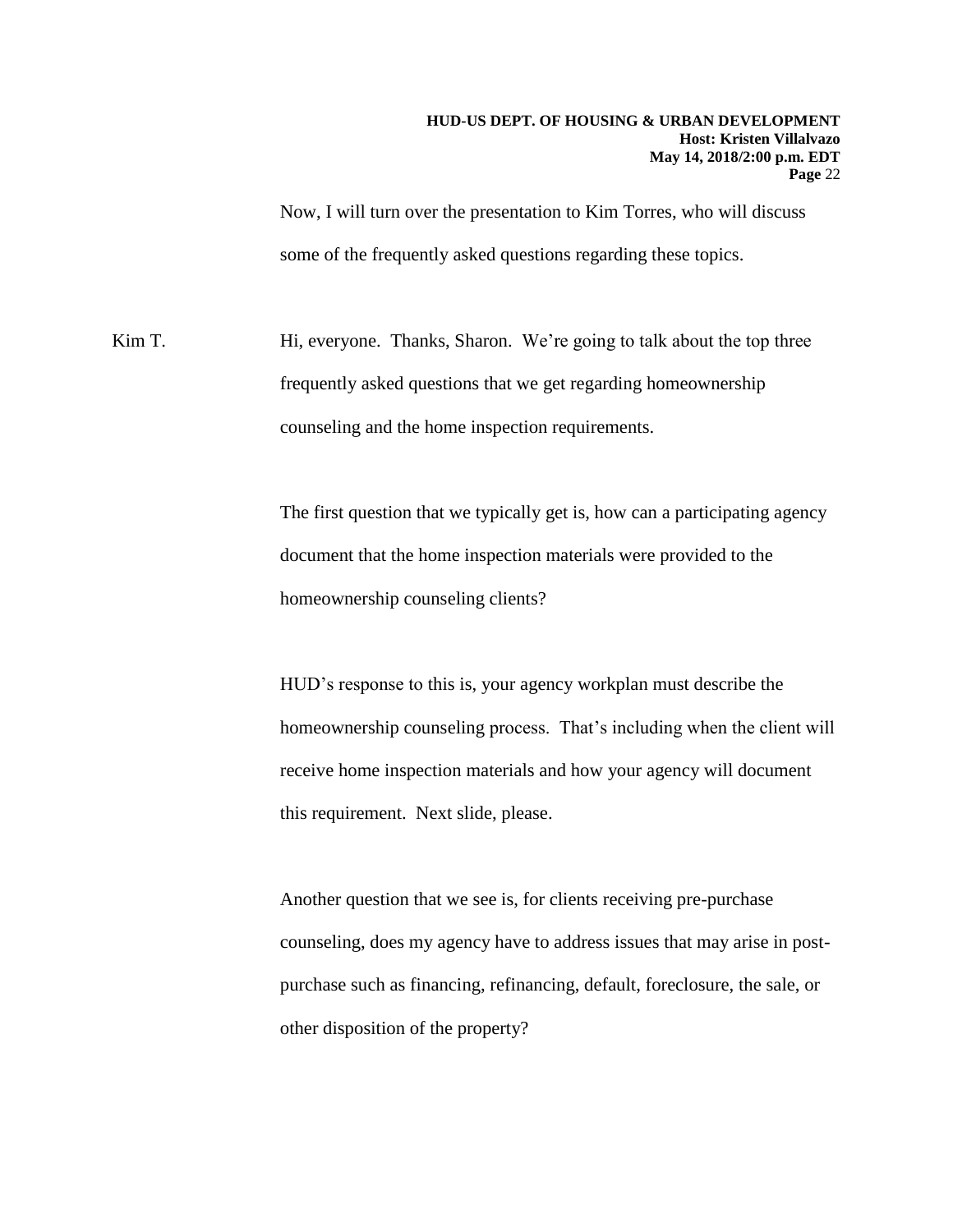HUD's response to this is that, yes, the pre-purchase counseling is a type of homeownership counseling, so your agency must address all of the other homeownership topics. What needs to be covered depends on the relevancy to the client, so it's important that the clients be prepared and understand the issues that may arise during the ownership period. Next slide, please.

Another question that we typically see is, if my agency provides one type of one-on-one homeownership counseling, for example, default counseling, is my agency now required to provide one-on-one housing counseling to address all of the types of homeownership counseling?

HUD's response to this is your agency is not required to provide one-onone counseling to address all of the types of homeownership counseling; however, your agency must be prepared to cover the components of homeownership counseling that are relevant to each client's individual needs and circumstances. If your agency only offers mortgage default, and the client wants to discuss future homeownership which is part of homeownership counseling, you can discuss this topic such as buying a new home as part of the mortgage default session.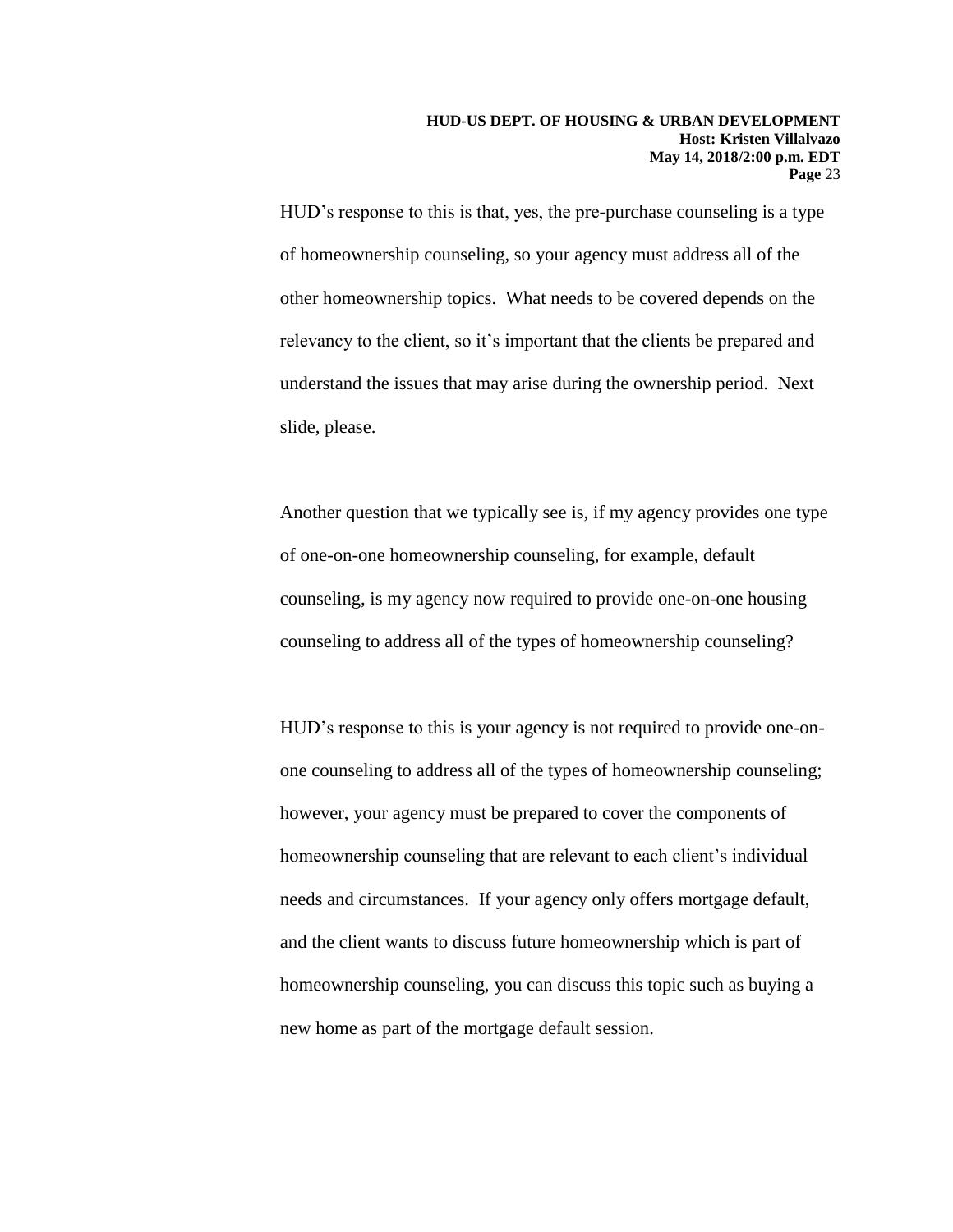You don't need to add pre-purchase counseling to your list of services. Keep in mind that your agency's workplan, your housing counseling workplan, must specify how your agency's going to cover the entire process of homeownership counseling for clients that receive homeownership counseling.

Then up on the screen here now you're going to see a link to our frequently asked questions where you can find more information about all of the questions that we have available on our site. What I did want to point out is on the left side you're going to see a box that's highlighted there in yellow for you. It says frequently keyword search. If you type in a keyword here, it's going to allow you to pinpoint exactly what you're looking for based on a keyword search.

Also, at this point, I'm going to turn the presentation over to my colleague, Robin Teaneck, who's going to be discussing the counselor certification testing and counselor certification application process.

Robin Thanks, Kim. We'll go to the next slide, please. Is the slide changing, or is it my screen that's stuck? Hello?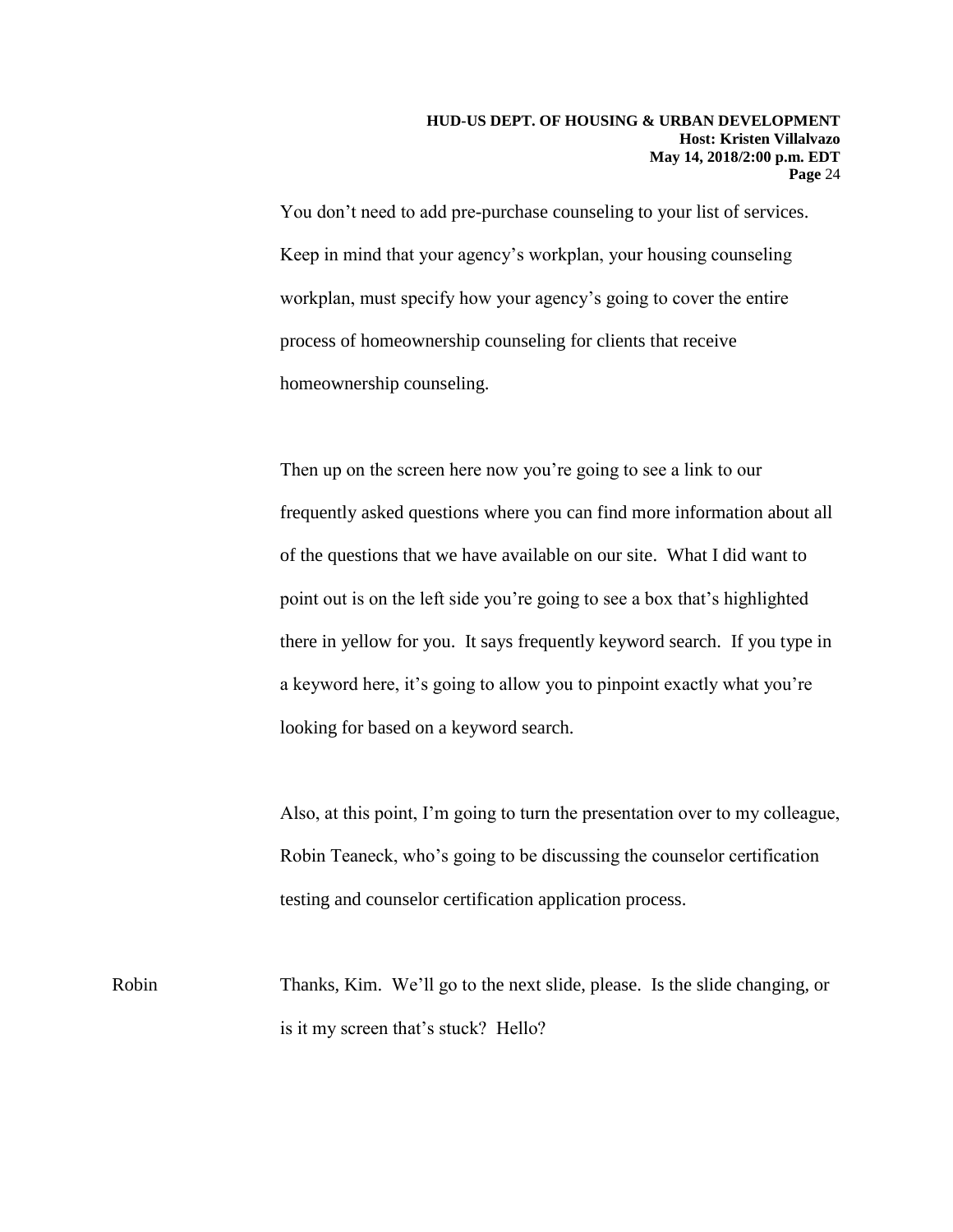| Jane  | This is Jane Sharita.                                                                                                                                                                                                                                                                                                                                                     |
|-------|---------------------------------------------------------------------------------------------------------------------------------------------------------------------------------------------------------------------------------------------------------------------------------------------------------------------------------------------------------------------------|
| Robin | Hi, Jane, can you hear me?                                                                                                                                                                                                                                                                                                                                                |
| Jane  | Yes. My line dropped. Can you tell me what slide we're on?                                                                                                                                                                                                                                                                                                                |
| Robin | It is slide 52, I think; $47, 47$ , that was it.                                                                                                                                                                                                                                                                                                                          |
| Jane  | This one?                                                                                                                                                                                                                                                                                                                                                                 |
| Robin | Back two more, please, oh, one more. No, forward two. All right, thank<br>you.                                                                                                                                                                                                                                                                                            |
| Jane  | Sorry about that.                                                                                                                                                                                                                                                                                                                                                         |
| Robin | It's okay, I thought it was me for a while. All right, per the Final Rule, a<br>person must pass the HUD Certified Housing Counseling Exam and work<br>for a HUD-participating housing counseling agency in order to become a<br>HUD-certified counselor. On the screen is a snapshot of the OHC<br>certification homepage in the HUD Exchange. This page has information |
|       | on the Final Rule, including the certification requirements.                                                                                                                                                                                                                                                                                                              |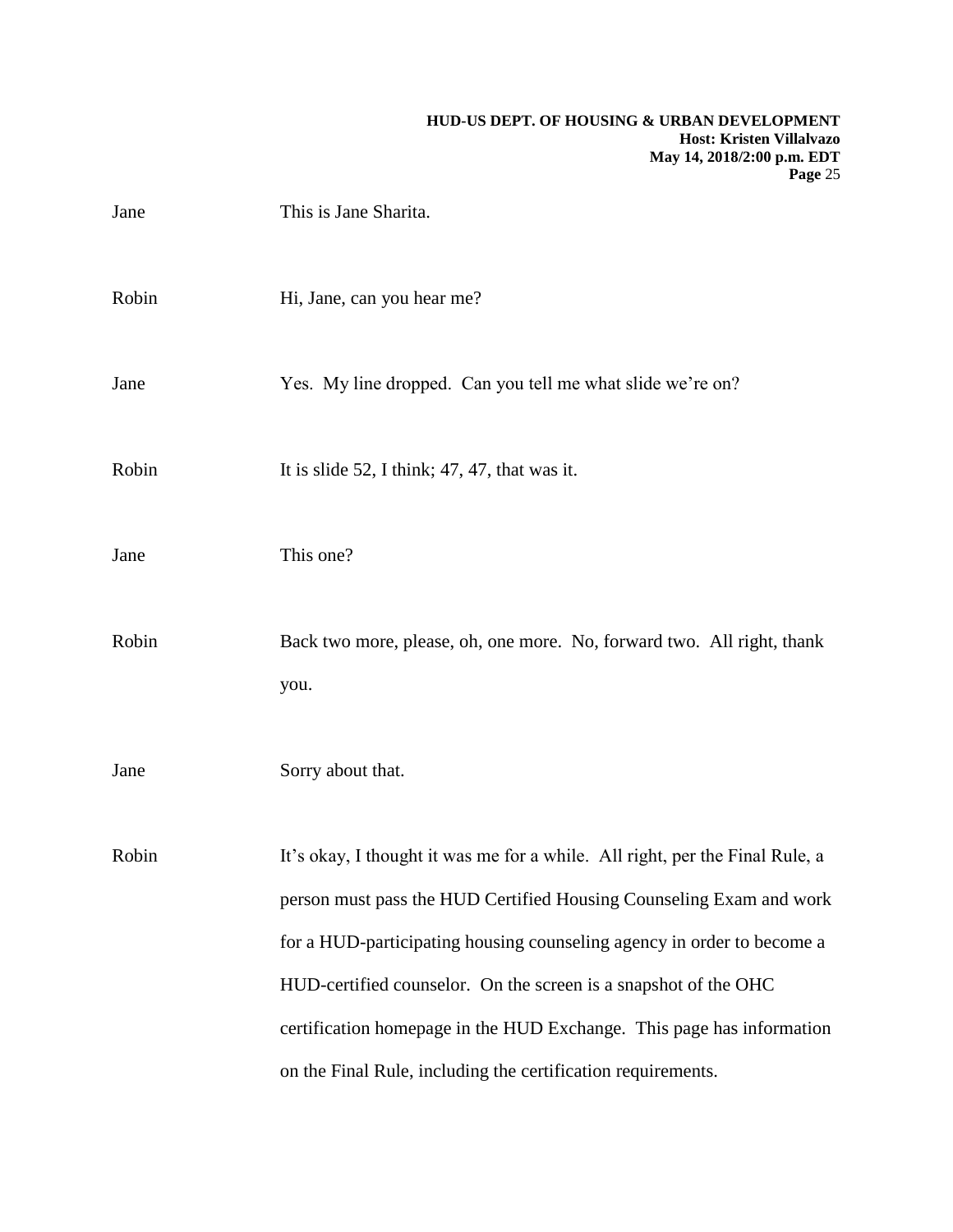We just recently updated this webpage with step-by-step information on how to become HUD-certified. Please visit this page. There's a lot of beneficial resources and information here on the certification process as well as the Final Rule. Next slide, please.

Here we have a diagram of the actions that an individual must take to accomplish HUD certification. The actions listed under exam can be accessed on the HUD certification training and testing website, hudhousingcounselors.com. The actions listed under application can be accessed on the HUD-FHA Connection website.

Before anybody begins the exam, we strongly encourage anyone taking the exam to download the study guide or complete the online modules that are posted on our training and testing website as well as to take the practice exam located on the website.

Under exam, you're going to register and pay the fee for the exam, take the housing counseling exam, and then when you pass the exam you're going to get a notice that asks you to authorize the transfer of the results from the hudhousingcounselors.com system into the FHA Connection. That's the system where the application for certification occurs.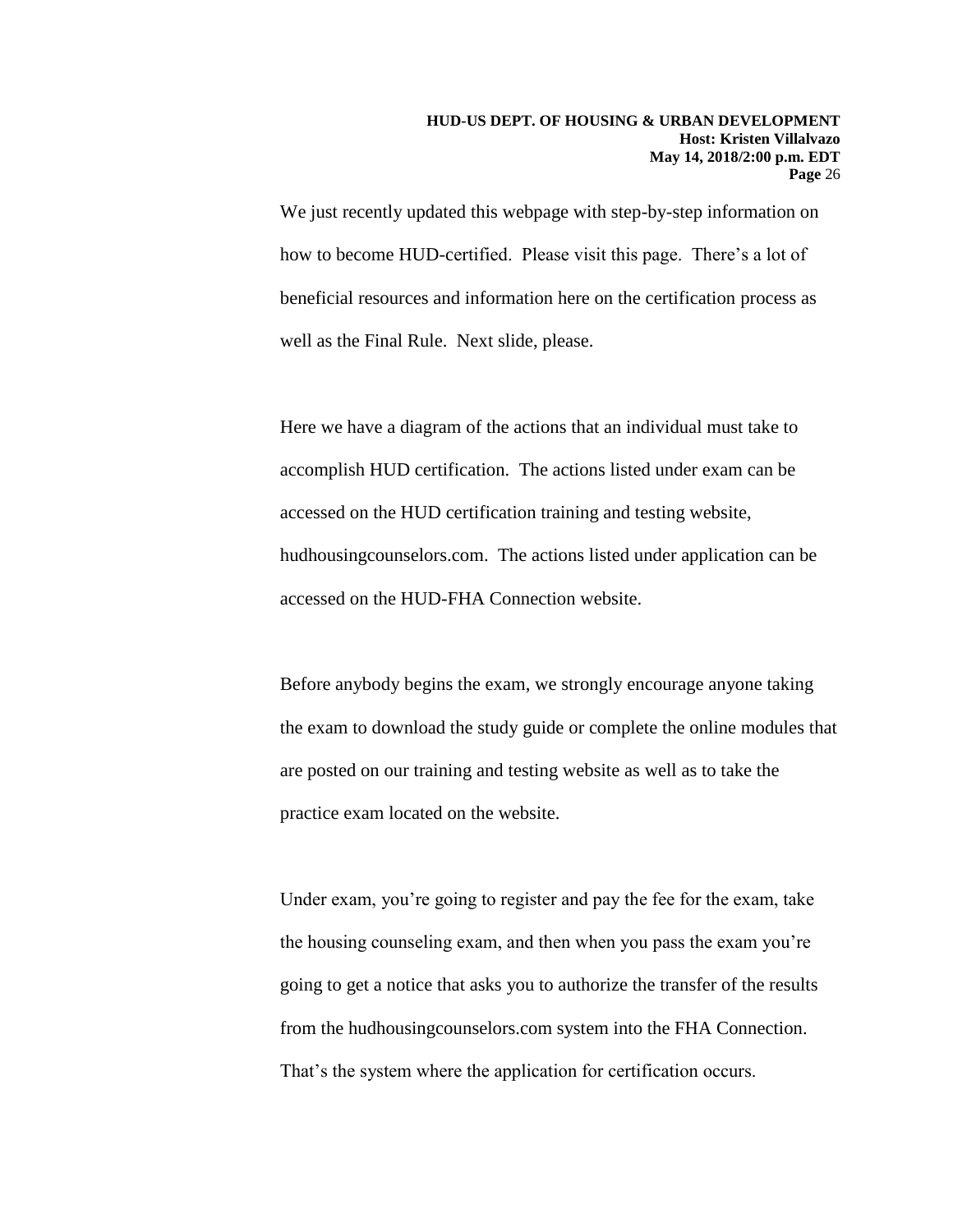Then once a counselor authorizes the transfer of the results, the counselor will submit an application within the FHA Connection, and they will also request or register for an FHAC ID. If you notice the next box, this is where the agency also participates in the certification process. The agency must designate an employee to act as the FHAC Application Coordinator. What that role entails, it involves verifying employment of the counselors.

If your agency currently has HECM counselors, you already have an FHAC Application Coordinator. That coordinator can still do the same type of verification and employment verification without having to get a new ID or sign up any differently. That also goes for counselors. If you're currently a HECM counselor, you do not have to request an FHAC ID for the certification portion when you become certified, but you do still have to apply for the certification status. Once the employment verification happens, the counselor then officially becomes the Certified Housing Counselor.

Just a note, just a reminder that FHAC Application Coordinator is a really important role. If an agency doesn't have a coordinator, no counselor that works for that agency can become certified until that coordinator has registered in the system. HUD recommends that an agency have two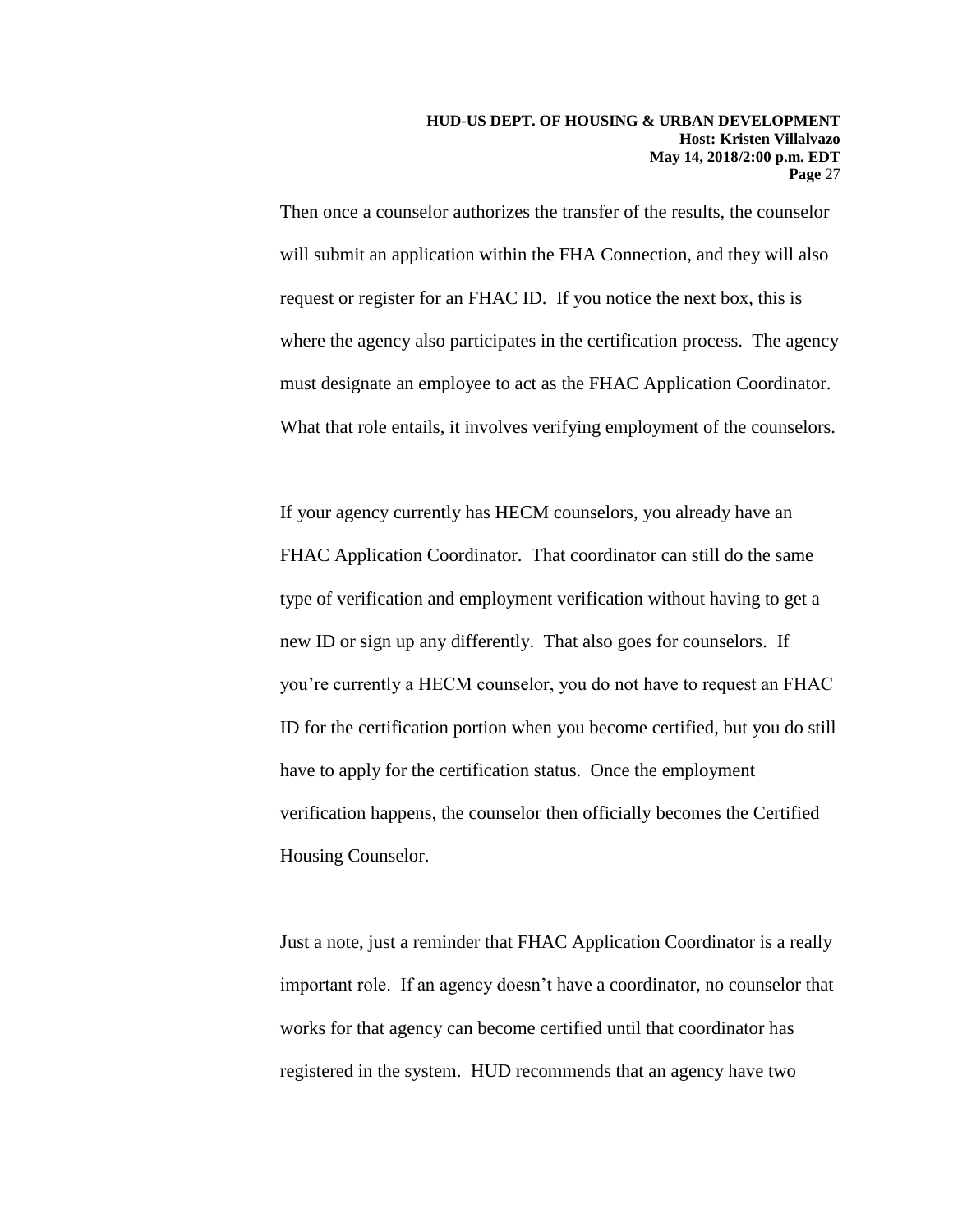coordinators, and they can have up to four, but we think two probably would cover it sufficiently. Next slide, please.

This is a snapshot of the homepage for hudhousingcounselors.com. This is the training and testing website. The first thing you need to do when you get here is to create an account so that you can access all the materials that are located here. Next slide.

This is a recent flyer that we created to provide some basic information for taking the exam. We have listed some tips for preparing for the exam. Just as a reminder, the online exam is \$60 and the test center exam is \$100. We have information about registering and scheduling the exam. Please check with the exam status center in regards, once you've registered if something comes up, and you need to cancel, we don't want you having to pay for an extra exam. So you do need to contact the exam status center for any changes that are made to the enrollment.

Finally, there's information about taking the exam. It's just really important that you have downloaded the Sentinel software and completed the biometrics enrollment prior to the exam launch. Also, we have posted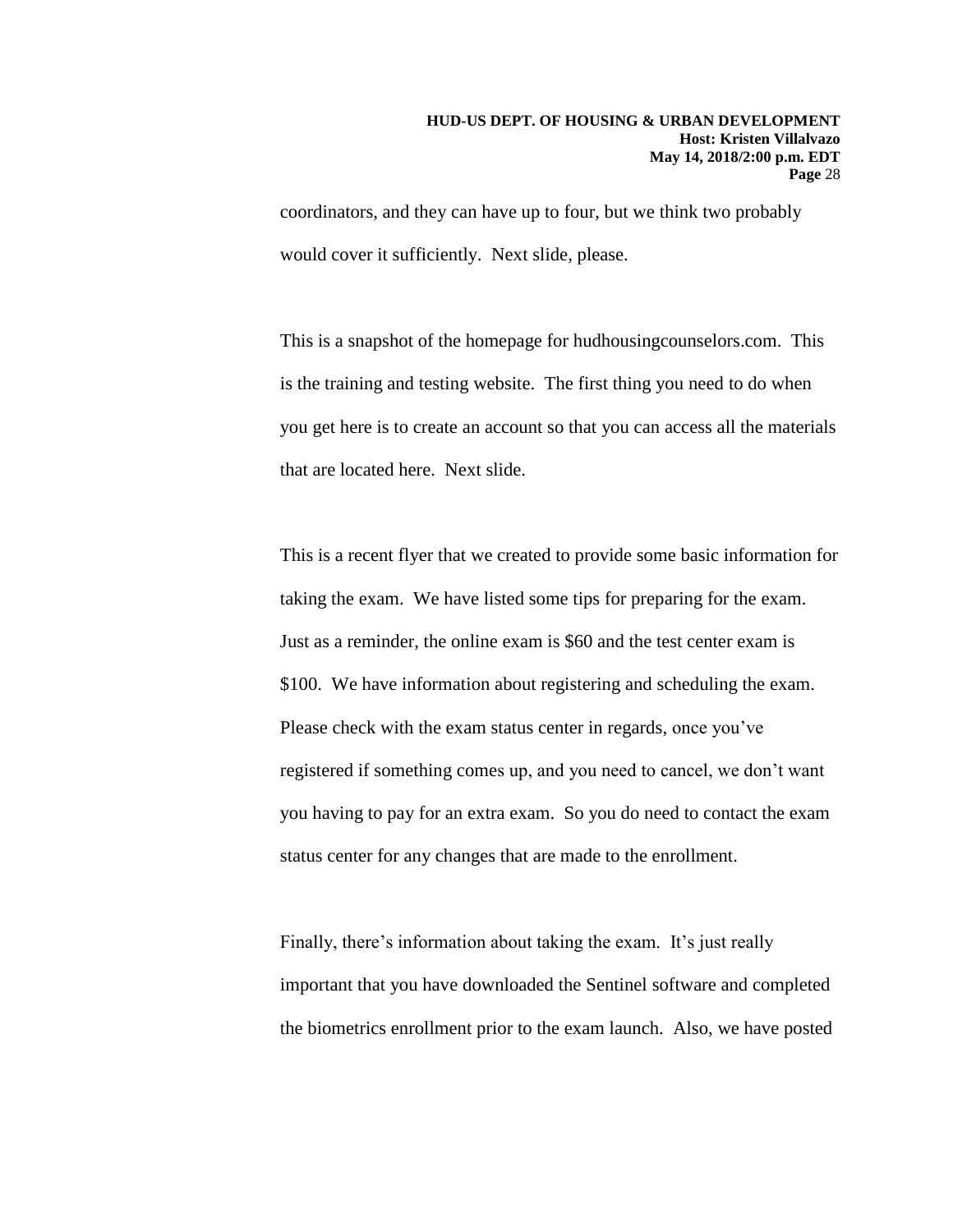a video that one of our HUD training partners had created, RCAC, on the HUD test-taking tips.

They have really good information regarding registration, and the logistics for preparing to take the exam. It includes a discussion, among other things, the camera requirements required of test-takers for the online proctoring exam and a discussion of the biometrics test that precedes the exam. That's really good information to help you decide whether you want to take the test online or maybe it's better for you to go to a test center and take the test there. Next slide, please.

I want to talk about the FHA Connection system. Once again, this is HUD's web-based platform that houses the database for HUD counselors. It houses both the HECM counselors and the HUD Certified Housing Counselor database. I'm going to repeat again, the agency FHA Connection Application Coordinator plays a role in both of the processes of the certification of both types of counselors. Next slide.

The counselor's steps to become certified, and this is under the FHA Connection platform, first off, they have to have authorized the transfer of the exam results. They then submit an application into FHA Connection.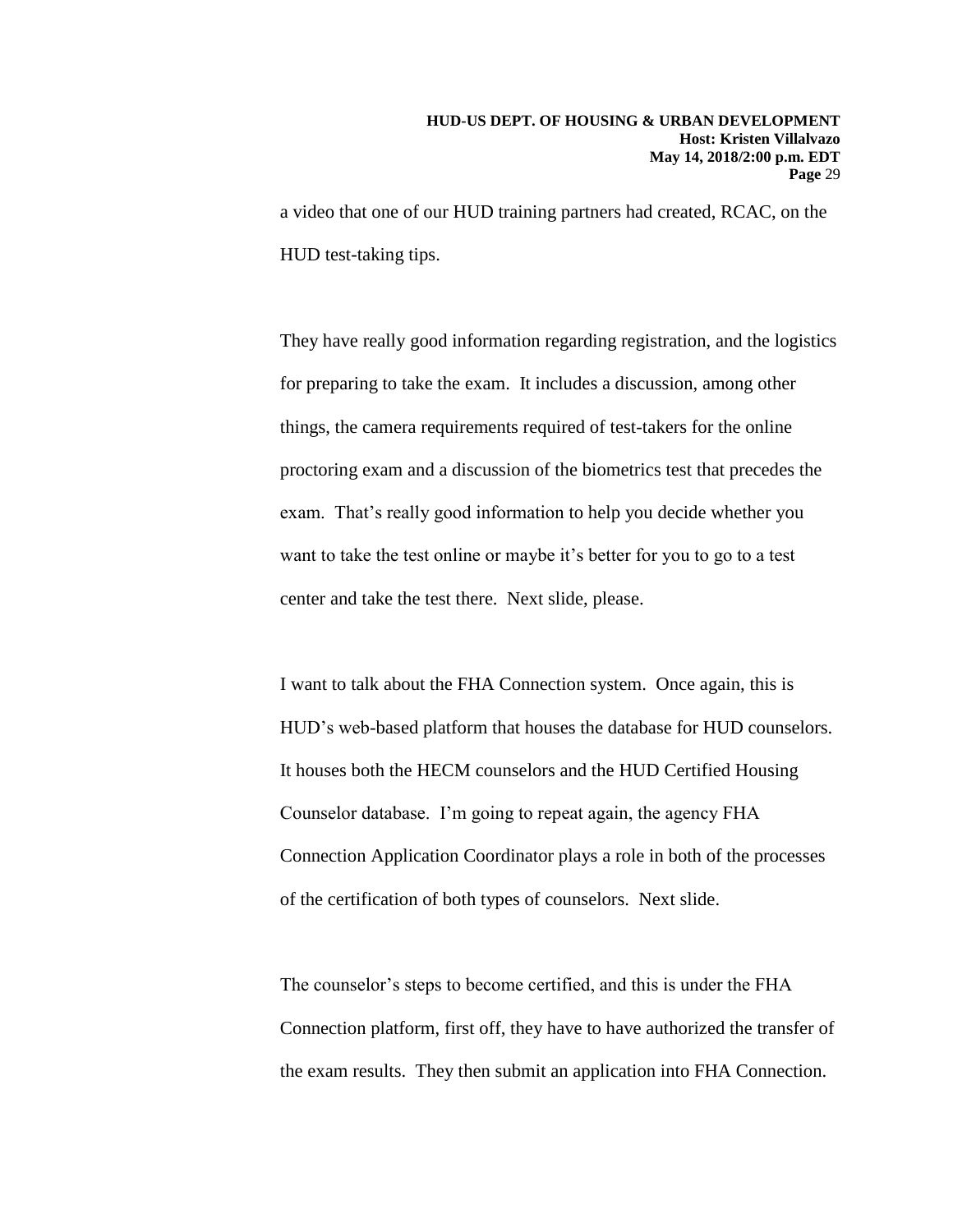They request the FHA Connection user ID. Once they've done that, it's really helpful if they notify the agency FHAC Application Coordinator that you've made your application in the system and you're ready to have it verified. Next slide.

This is a screenshot of where you find information on the counselor application process. We've really provided some good step-by-step instructions, and hopefully you'll take advantage of this website. This webpage also has instructions for the FHA Connection Application Coordinator as well. Next slide.

As I mentioned earlier, the agency has steps in the certification process also. Employment must be verified in the FHA Connection by the agency application coordinator. Agencies must designate that person to certify the employment of their counselors. Once a counselor's employment has been verified, the coordinator, as well as the counselor, can go into the FHA Connection system and print out their certificates or download their certificates. Next slide.

One note about coordinators is that intermediaries can also act as an agency coordinator for their affiliates. They can assume those same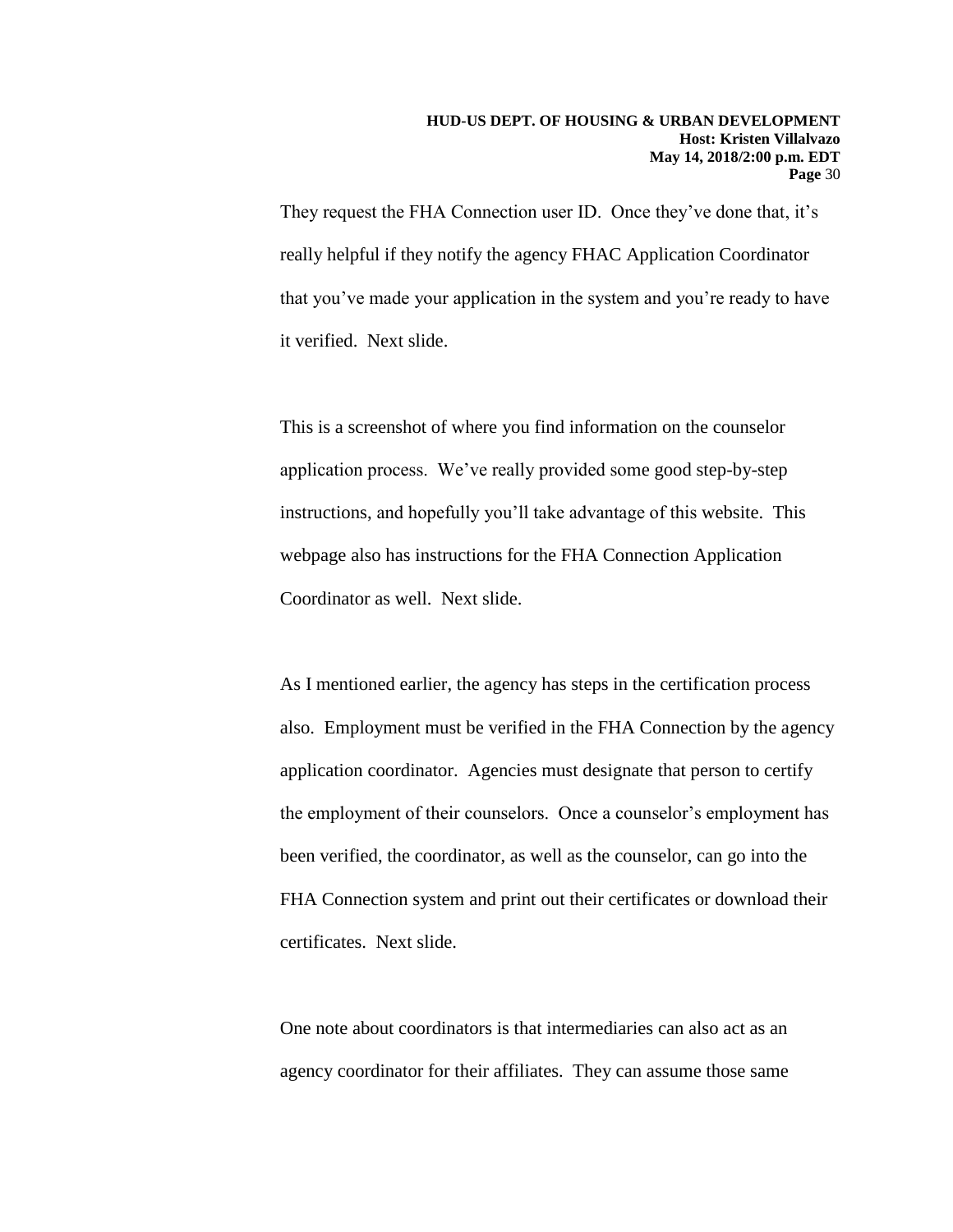responsibilities as an application coordinator for their affiliates as what that affiliate can do. They can verify employment of counselors who have passed the exam. They can view the affiliates that have counselors that have passed the exam. They can also remove counselors if they're no longer employed by that agency. So, just a note there that intermediaries also have that option to act as an agency application coordinator.

Then the final link or bit of information on this webpage provides access to the links for public search functions for certified counselors. On the counseling agency search screen, this function will allow you to search for agencies that currently have certified counselors. The list can be queried by city, state, or zip code. It provides a list of active housing counseling agencies with HUD-certified housing counselors.

If you're working in Cincinnati, and you want to know how many other agencies in Cincinnati have certified counselors, you could do a query from here to find out. Then, the other way you can query for certified counselors is to enter the six-digit counselor ID which is found on counselor certificates. If there is a match, it will list the agency, and the name of the counselor who is associated with that six-digit ID.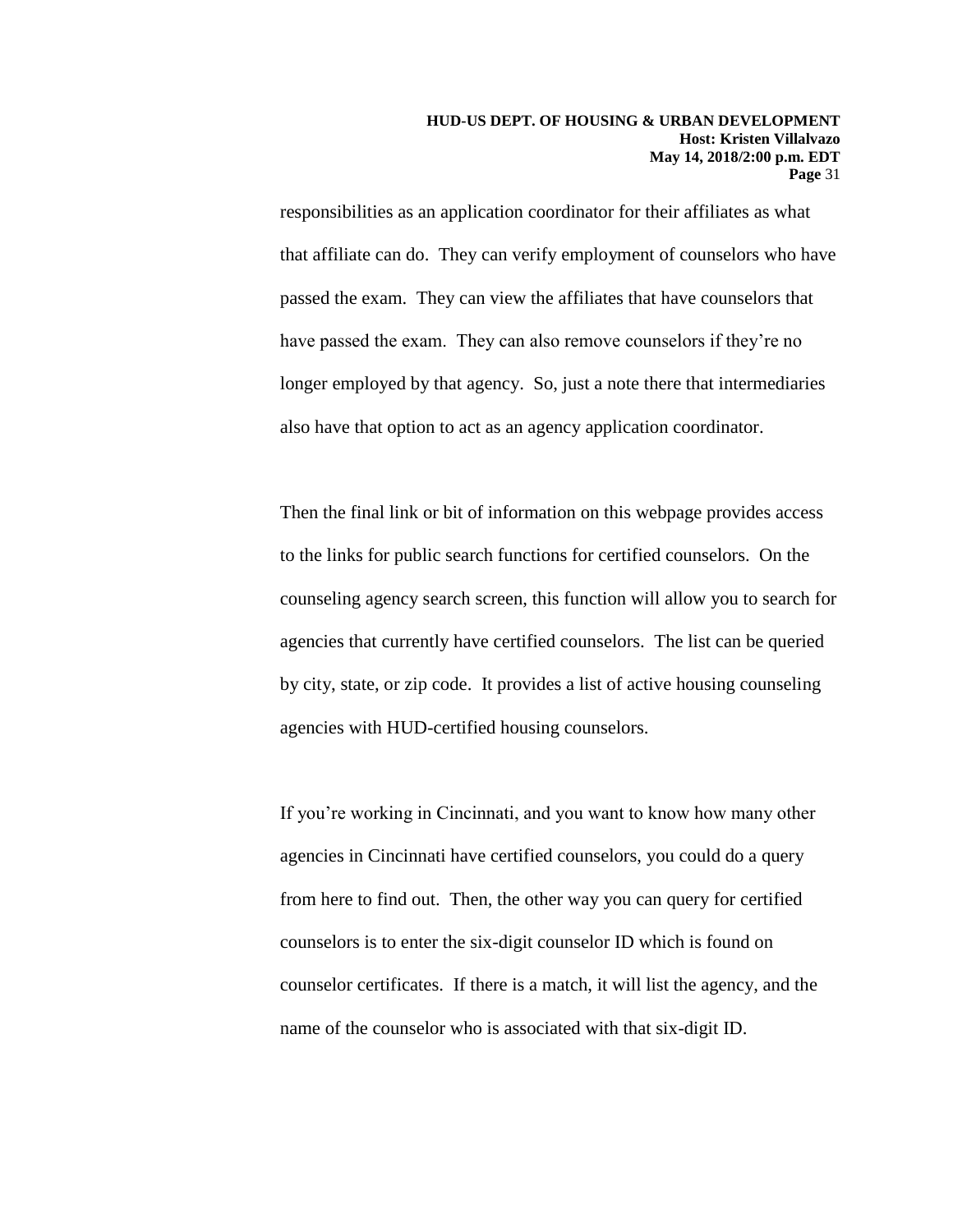Here are some additional resources that we have available on the certification process, and the exam. In December, we had a webinar on the role of the application coordinator in the FHA Connection. That's archived and available for review. The housing counselor certification application process, that's the link there for the page that I was just discussing, and then hudhousingcounselors.com training and testing website, very important in dealing, registering, and preparing for the exam. So, please, when you get a chance, look at our website on the HUD Exchange at hudhousingcounselors.com.

With that, I'd like to turn it back over to Lorraine.

Lorraine Thank you very much, Robin. Thank you to all our speakers for the information that they communicated to you. I have a couple of summary statements, and then we'll take a look at the questions that came in, and we'll also open the phone lines for questions.

> First of all, I want to reiterate that we're not asking you to submit your updated work plans now for addressing homeownership counseling and home inspection material requirements. However, that's the only thing you don't have to submit for changes. If you do any other changes to your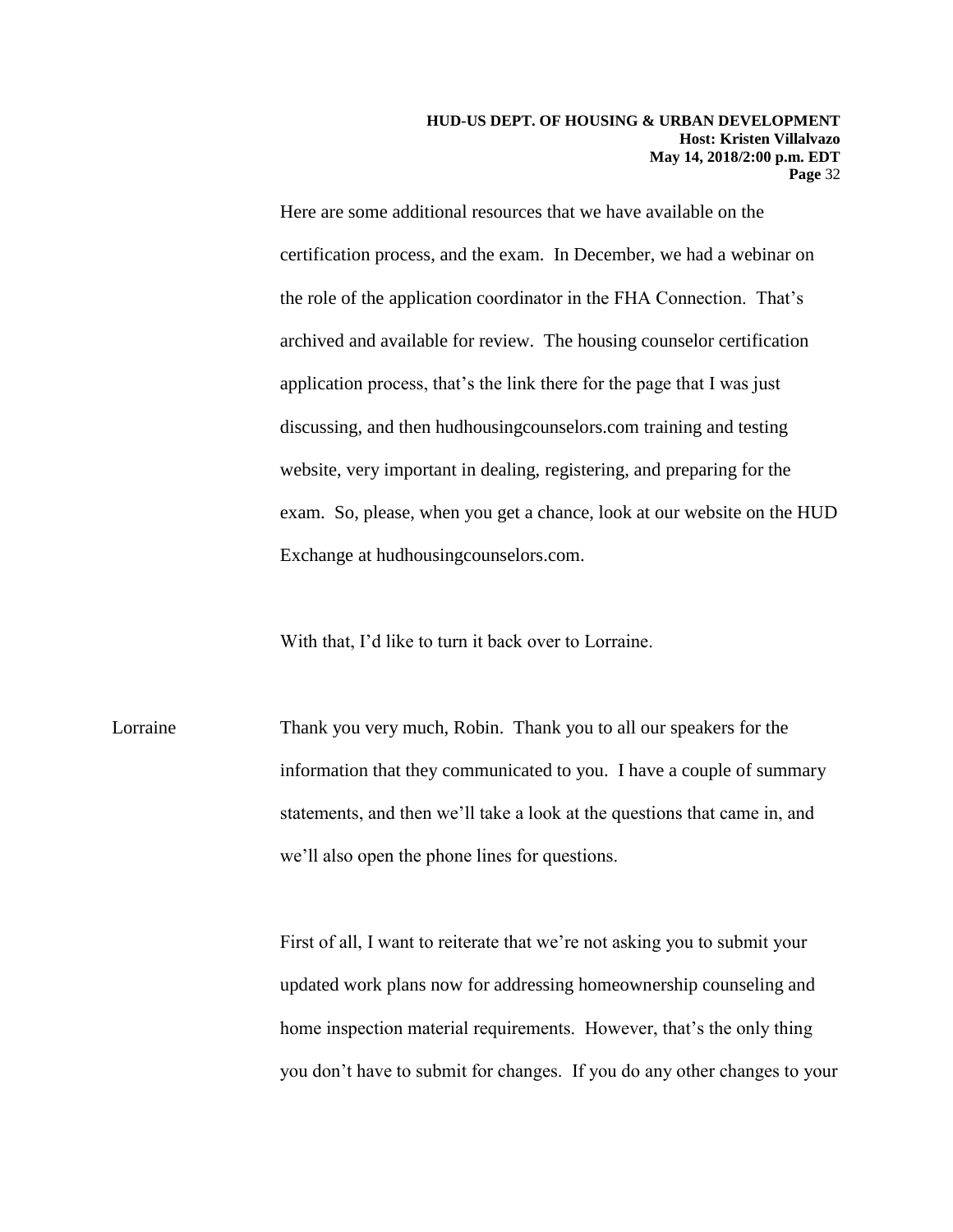workplan, such as you're changing your services, maybe you want to add another service, or you want to drop a service, or maybe you've changed your service area, you've expanded or contracted, maybe, for example, you've decided to charge fees now, things like that continue to require your intermediary, state housing finance agency, or POC approval, so really want to clarify that point. We're not saying all changes don't need approval anymore. It's only when you address your homeownership counseling and your home inspection requirements.

Now, if you belong to an intermediary or a state housing finance organization, they may require you to update your workplan now. They are more than welcome to do so, and they can go ahead and verify. We've heard some networks are actually providing trainings for their agencies now. We're very excited to hear that, but you don't have to submit it to HUD until your performance review.

The other point I'd like to share is the fact that there's no right or wrong answer for homeownership counseling and home inspection materials. As we said, you don't have to document the individual client file, but since it is in your workplan, it would really be in your best interest to also have something in your quality control or your supervisory monitoring plan and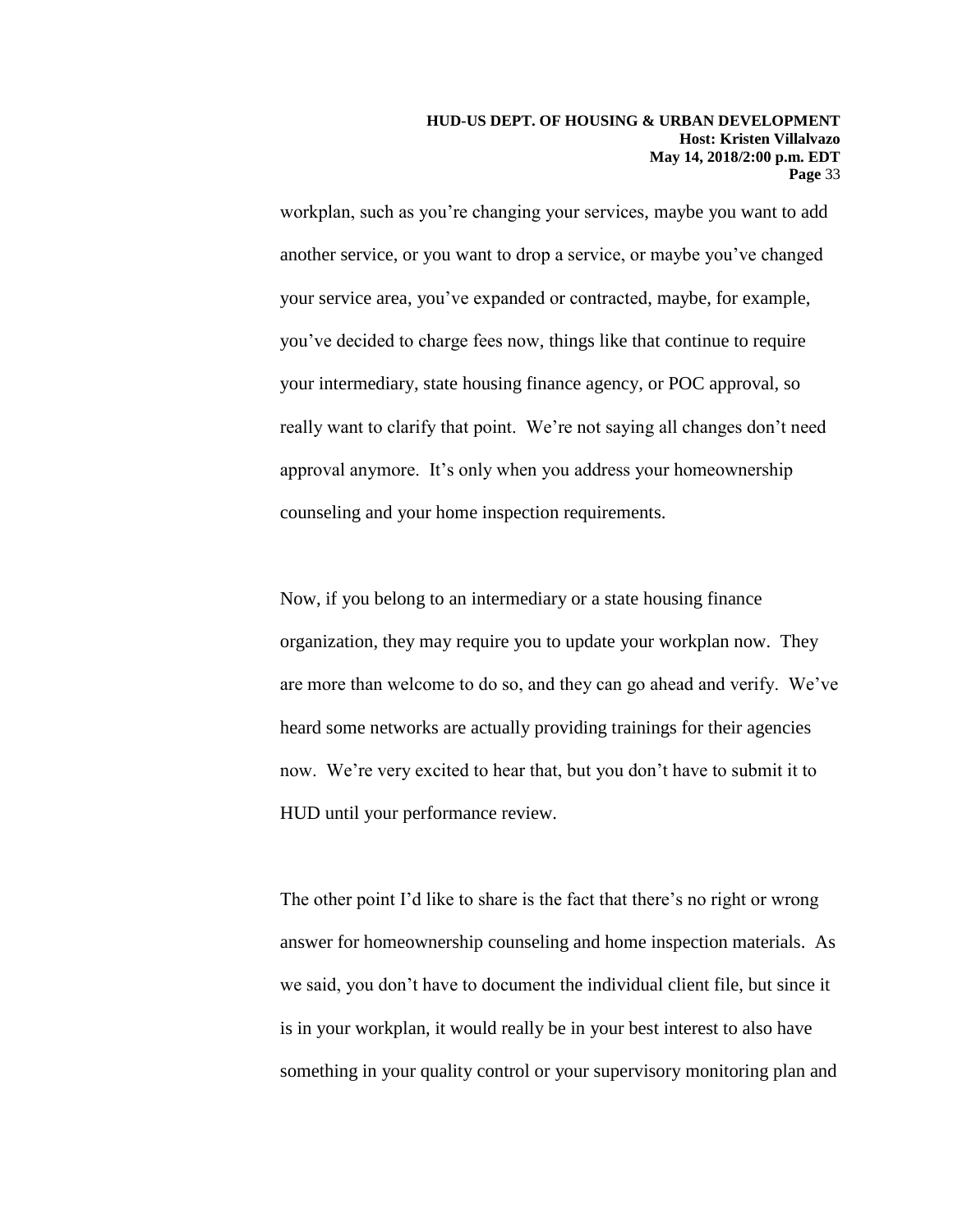discussing how you're going to determine that your housing counselors are actually complying with your work plan.

So, that's another tip that I have. I also want to thank Robin for again providing a review on the certification process. I want to reiterate what she said in terms of the cost. They're \$60 for online, \$100 if you take it at a proctoring location, and HUD is supporting those fees through September 2018.

Now, some of you have actually heard that we are in the process of updating the certification exam and the training. That is true, but that shouldn't prevent you from taking the test now because the certification exam and the training that are online at hudhousingcounselers.com match. If you take the test and pass it now, you don't have to take it again.

Okay, with that parting thought, I'm going to go ahead, and, Carolyn, can you provide instructions if anyone has any questions. Then while we're waiting for folks to queue up, I'll take a look at the questions that you typed in.

Moderator Okay. [Operator instructions].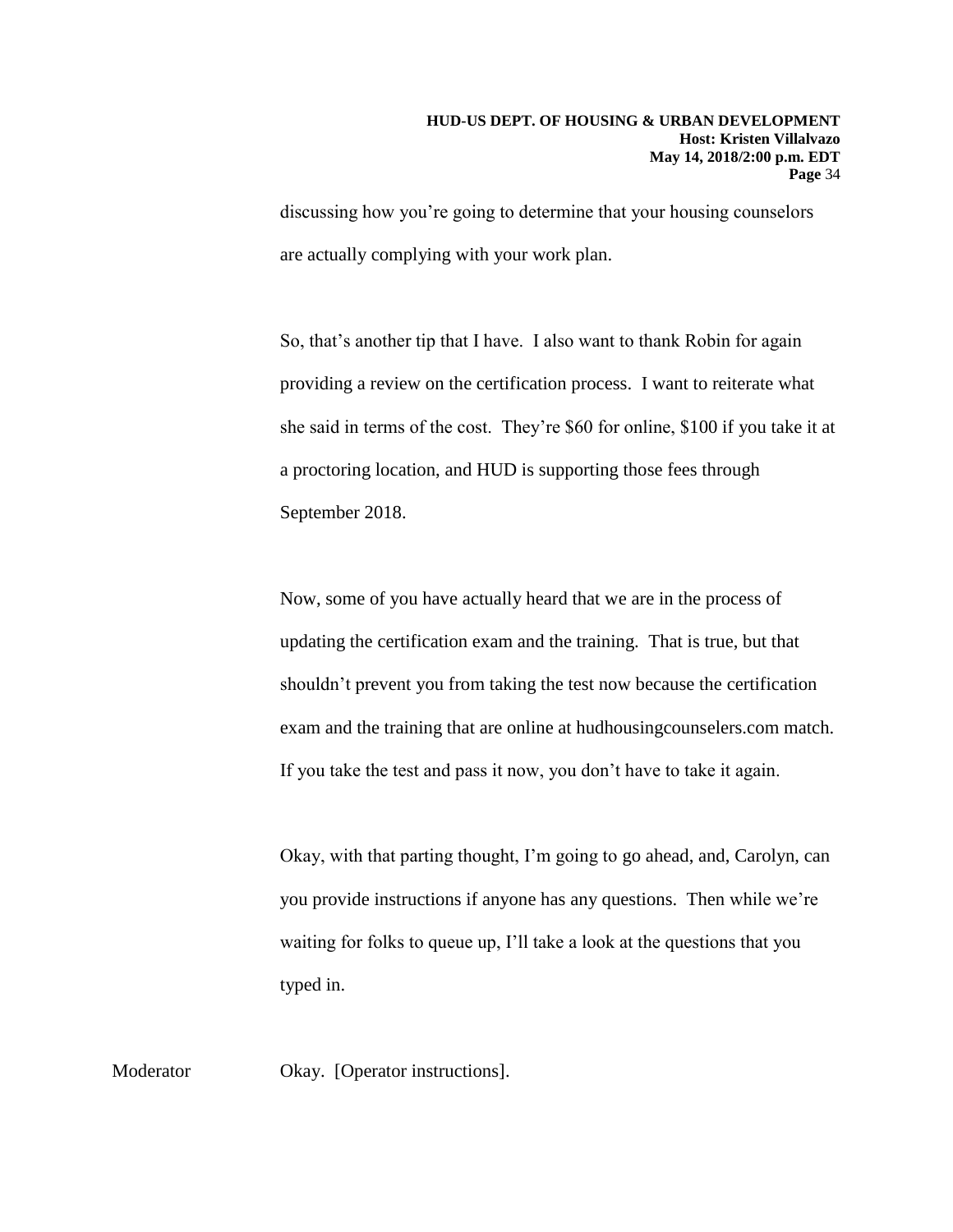Lorraine Thank you, Carolyn. While we're waiting for folks to queue up, the first question that we have typed into the chat box is, "Does this mean all housing counseling agencies need to provide reverse mortgage counseling?" Bill or Kim?

William I'll take that. I'll answer that one. No, that doesn't mean that. The bottom line is that even though we have a requirement that the agency must be able to cover the process of homeownership, it doesn't mean that the agency has to provide housing counseling on each one of the other topics. As I had indicated in one of the slides, it can be provided in any one of a number of ways.

> You may have an education class that may provide some information. You may provide handouts on, let's say in this case, reverse mortgage counseling, and probably information on if the client wants more information where they might go to get that type of housing counseling. The bottom line is that you have to provide information on it. You do not have to provide the actual one-on-one housing counseling as a requirement.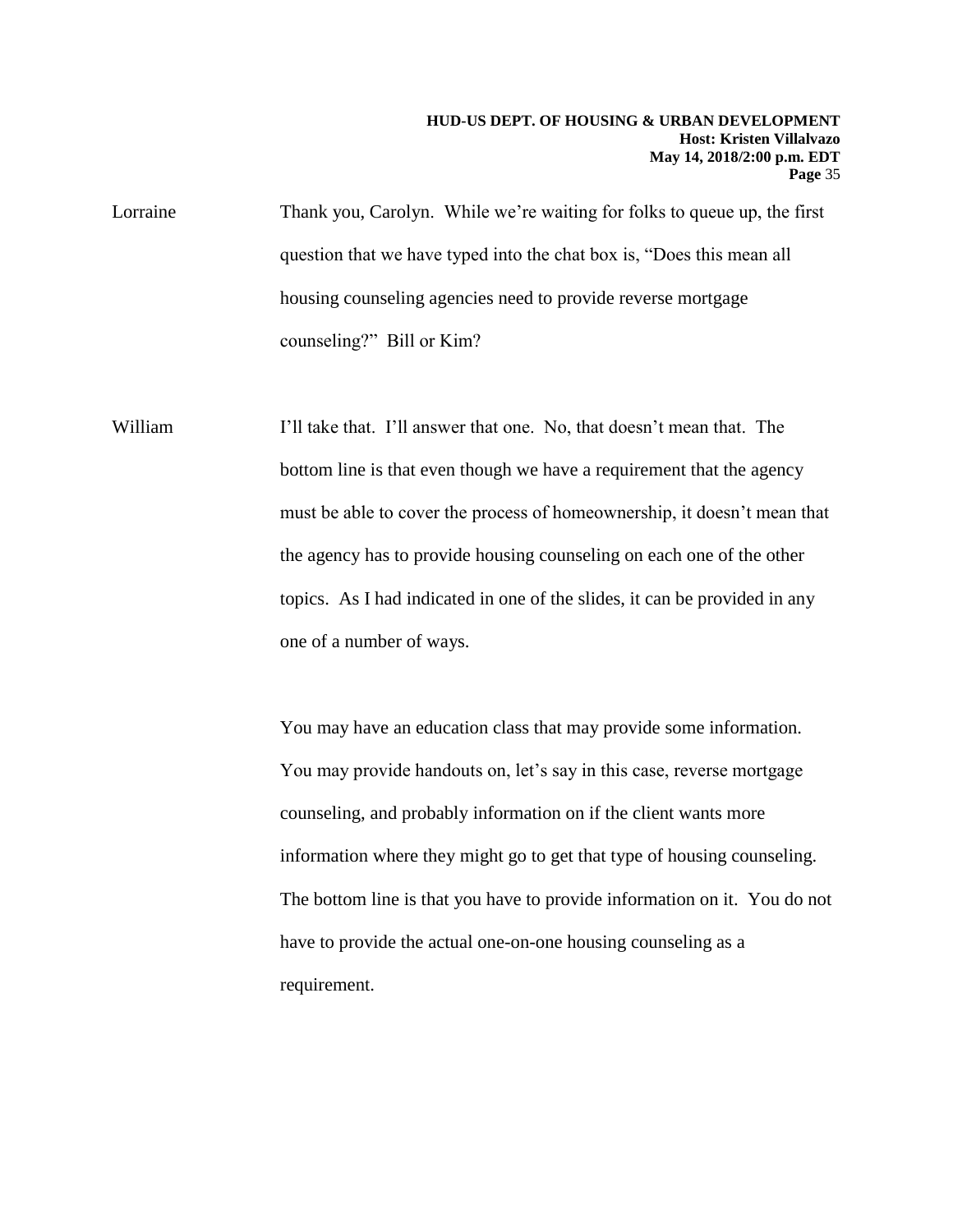Lorraine All right, thank you very much, Bill, and appreciate that clarification for everybody.

> The next question we have, "Is there a housing counseling workplan template on the HUD website?" The answer is, yes, there is one under the toolkit section, but we are in the process of updating it. It doesn't reflect the homeownership counseling and home inspection requirements. That is on our to-do list to get done. We hope to have an updated workplan.

In the meantime, the FAQs that Kim Torres went over are really going to be your best source for information for addressing the homeownership counseling and home inspection requirements.

Carolyn, do we have any questions?

Moderator We did have a few people queue up. [Operator instructions]. We'll go to Tomasina Stancil [ph]. Please go ahead.

Tomasina Hi. My question is this, I am already NeighborWork NC HEC housing counselor, and my certification is good for another year and a half. Would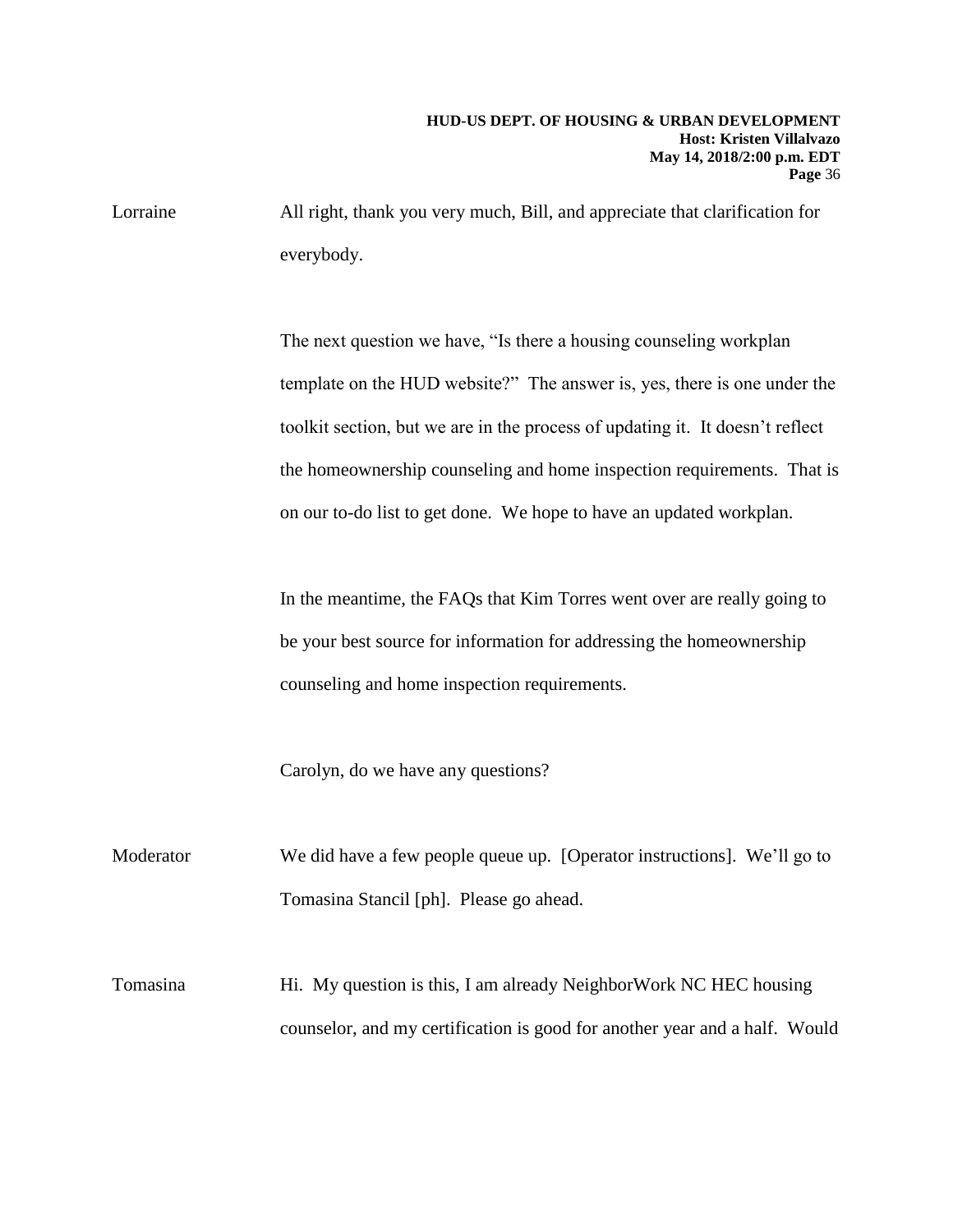I have to take another test and get a new certification for housing counseling, or would this be usable?

Lorraine That's a good question. I'm going to let Robin answer it.

Robin You will need to become a HUD-certified housing counselor, which is accomplished by passing the examination and working for a participating housing counseling agency. August 1, 2020 is the effective date of the certification rule, so, yes, you will need to get another certification.

Tomasina Thank you.

Lorraine I might add, Robin's absolutely right, other certifications don't apply when it comes to this HUD-certified counselor requirement. However, that doesn't mean we want you to stop getting other certifications. Those certifications are important to your continued development as a housing counselor and improving the service that you provide to your clients. It's just that that certification will not satisfy the HUD-certified housing counselor requirement.

Okay, next question, please.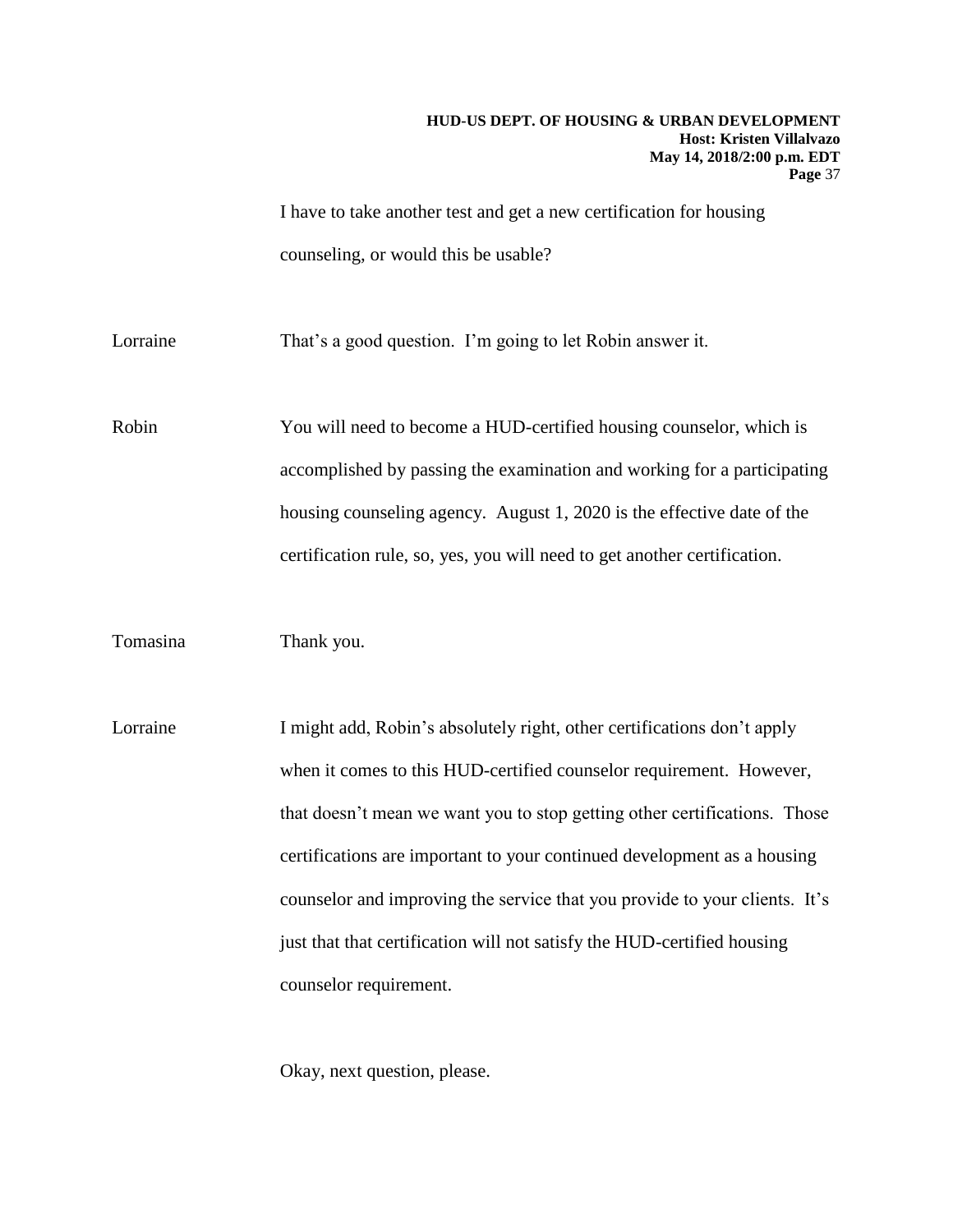Moderator We'll go to the line of Beverly Luke. Please go ahead.

Beverly Yes, my question is, if I'm a certified housing counselor, how would I get certified for the home equity conversion market? Are there two separate tests or trainings?

Lorraine I'm going to ask Kim Torres to answer that question. Kim, you might be on mute. How does she become a HECM roster counselor?

Kim T. I was on mute. To apply, there's on our website to apply for a HECM roster counselor on our website, we have more information for. You'll need to become, I'm so sorry, I'm trying to queue up the page as I'm talking here. It's on our coordinator page for HECM roster counselor. You can apply there. You have to take the test. You have to work for a HUD participating agency, and as we said, take the HECM roster test, pass the exam, and then we'll put you on our roster through FHA Connection. Actually you work with your application coordinator too to get on there, but you have to take the HECM roster exam first.

Beverly Okay, thanks so much.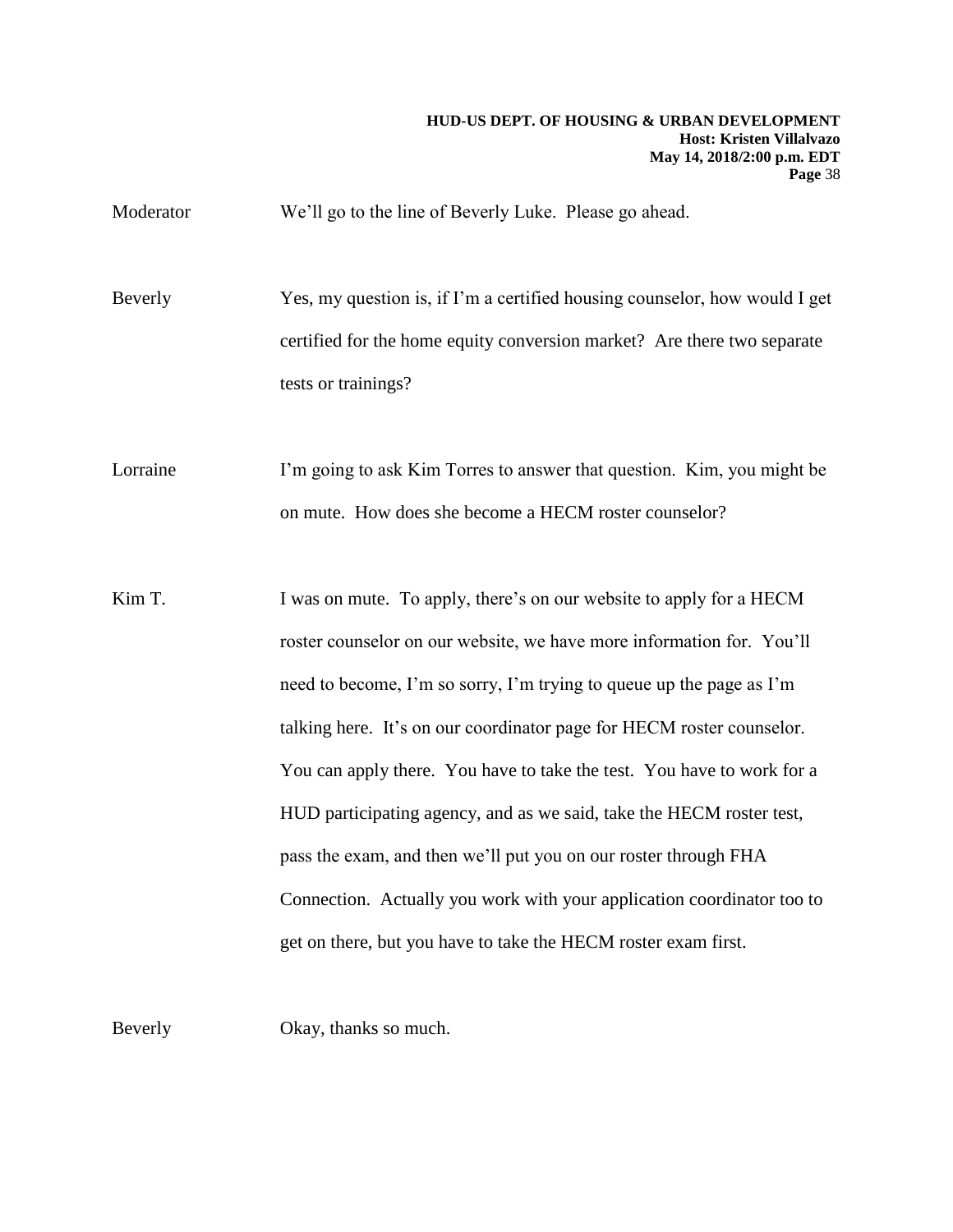Lorraine You're welcome. Thank you, Kim. Next question, please.

Moderator Okay, let's see. [Operator instructions]. We'll go to Shawna Nims [ph]. Please go ahead.

Shawna Hi, I want to know as far as the HUD counseling agency, if you're not a W<sub>2</sub> employee, can you still be certified? When I say that, you're working between two agencies, but you're not actually a W2 employee, but you work between the two, and they pay you. Can you still be HUD certified or do you have to pick one and become an actual W2 employee?

Lorraine Robin, do you want to take a crack at that one?

Robin I will. If the agency you work for has supervisory control over your work, I believe that yes, you would have to become certified, and you would be eligible to become certified. Lorraine, is that correct?

Lorraine That is correct.

Robin Okay.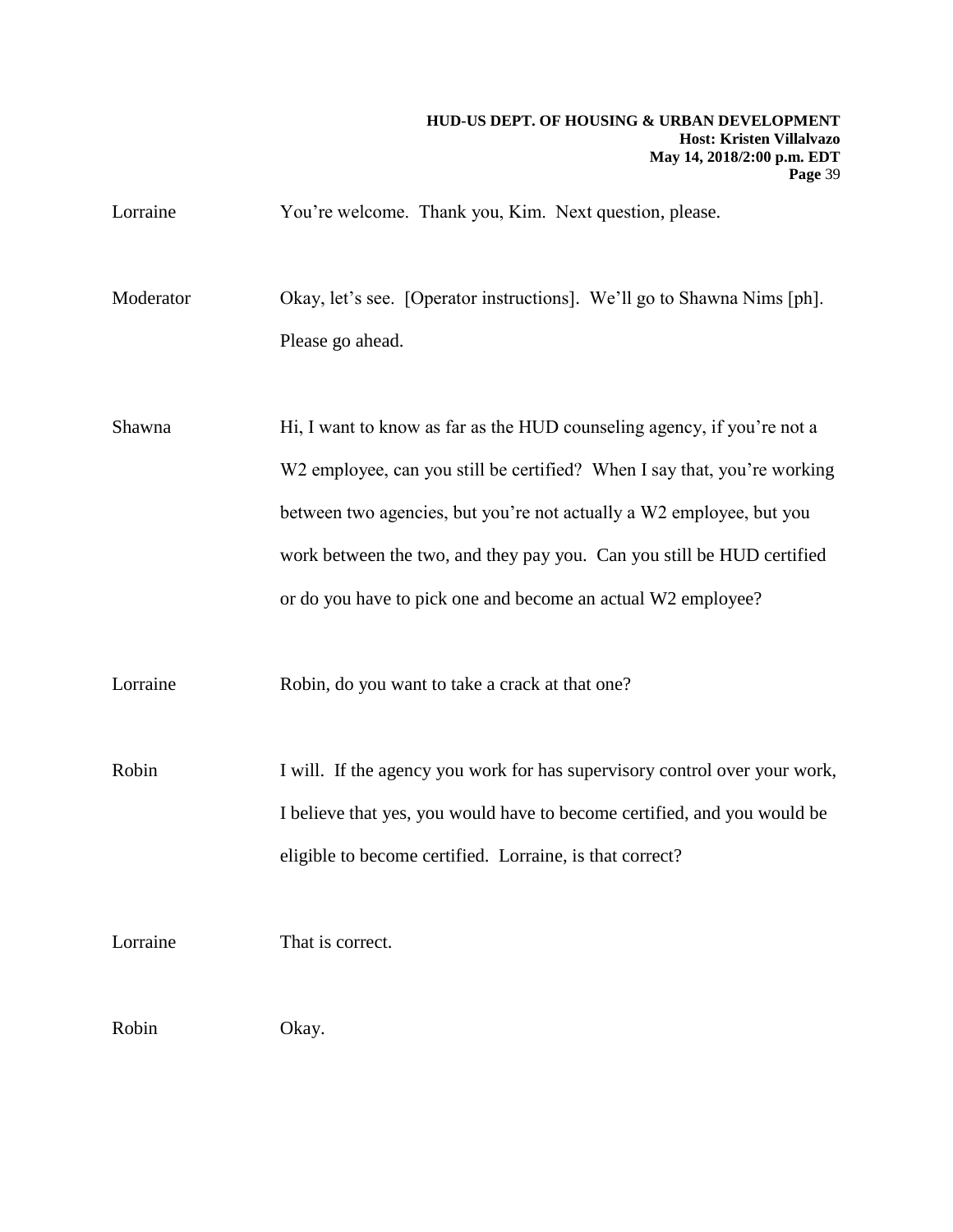Shawna The reason I'm asking is because working between two small agencies, they might not have the funding to make you a W2 employee; however, you might be doing the counseling and providing all the things that a normal W2 employee would do.

Lorraine That's correct, and you can also become certified with more than one agency as well. You're not limited to just one agency, and I believe that also applies to the HECM roster counselors. You can be a HECM roster counselor for more than one agency.

Shawna Okay.

Lorraine I do have an online question. It says, "Can a counselor take the test and become certified and not be associated with a HUD housing counseling agency?" How about Bill, would you like to answer that one?

William No, bottom line is you can take the examination and get the results of whether you pass the exam or not. In order to become a HUD-certified counselor you have to also work for a HUD participating agency. It's a two-step process, and your employment is going to have to be validated in FHA Connection in order for you to become a certified housing counselor.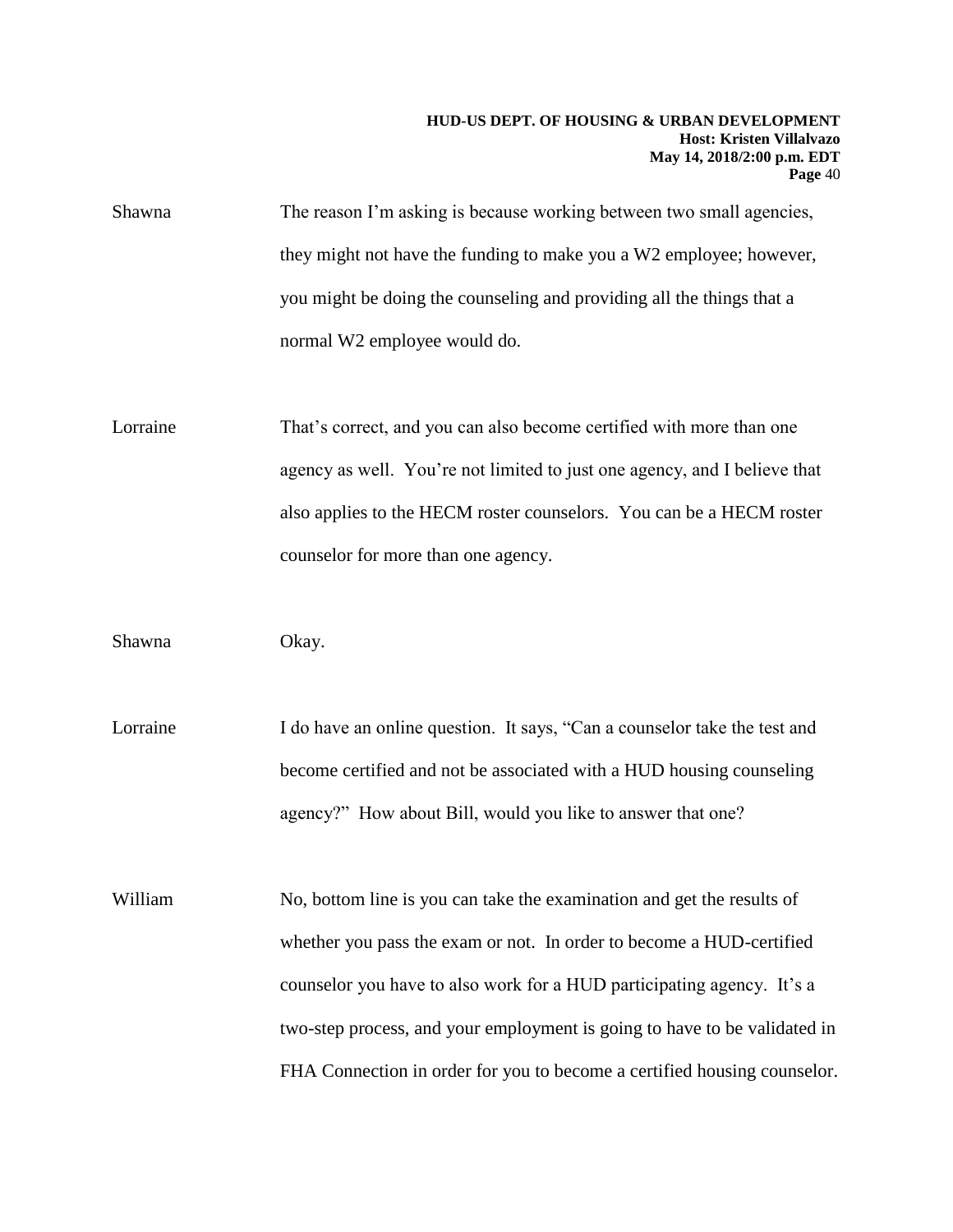Again, you can take the test. You can have passed the test, but you won't get that certified counselor status without having the additional step up of actually having your employment validated that you work for a HUD participating agency.

Lorraine Thank you, Bill, and we have a related question to what you talked about. What happens to the certification if for example the counselor is laid off?

William Yes, the bottom line is that if you no longer work for a particular housing counseling agency, then that agency is going to be required to go into FHA Connection and indicate that you no longer work for that agency. As soon as you no longer work for that agency, then you are no longer a HUD-certified housing counselor for that agency.

> Now, it is possible that you may work for two different agencies and you may still have certification with another agency if you work for another agency. The bottom line is that in order to be certified, it goes with the agency that you work for. So, you're certified as your employment is validated by that agency you work for. Once you no longer work for that agency, you're no longer a HUD-certified housing counselor with that agency.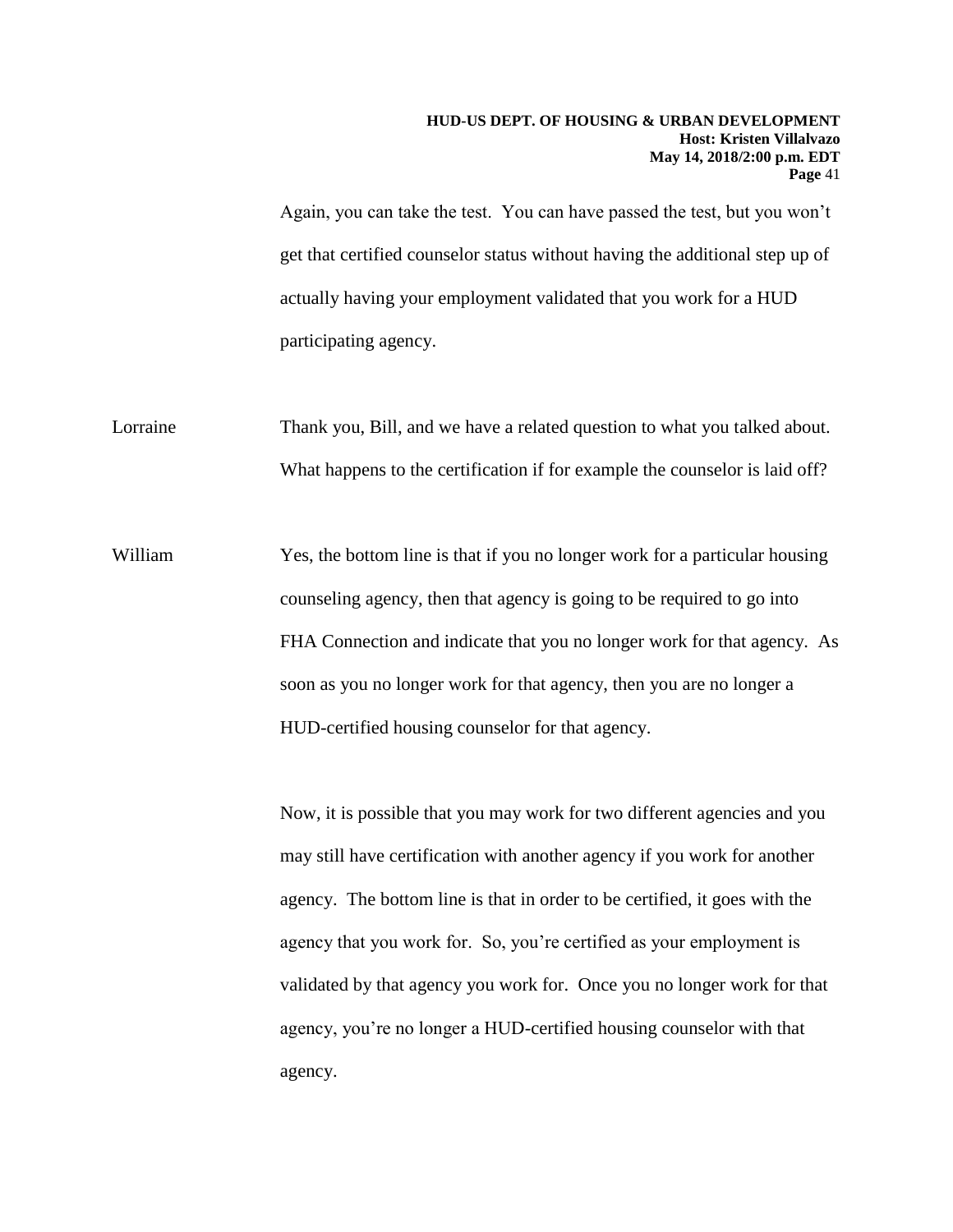| Lorraine  | Okay, great. Thank you very much, Bill. Remember you only have to                                                                                 |
|-----------|---------------------------------------------------------------------------------------------------------------------------------------------------|
|           | pass the certification one time. As soon as you become employed by a                                                                              |
|           | new agency, that new agency can certify you again. You do not have to                                                                             |
|           | take the certification exam over again. That one time, we store that data                                                                         |
|           | that you have passed the test indefinitely.                                                                                                       |
|           | Carolyn, are there any other questions on the phone lines?                                                                                        |
| Moderator | Yes, we'll go to the line of Deidre Dunn [ph]. Please go ahead.                                                                                   |
| Deidre    | Hello?                                                                                                                                            |
| Lorraine  | Hi.                                                                                                                                               |
| Deidre    | Hi. I wanted to find out is there a way to become a HUD approved<br>agency? Are there steps for that?                                             |
| Lorraine  | Actually, yes, and I will answer that question. Also, Kim is on the line<br>too, Kim if you want to supplement as well. Kim talked about the Form |
|           |                                                                                                                                                   |
|           | HUD 9900. That's one spot you can start looking at to see all the                                                                                 |
|           | information that's available.                                                                                                                     |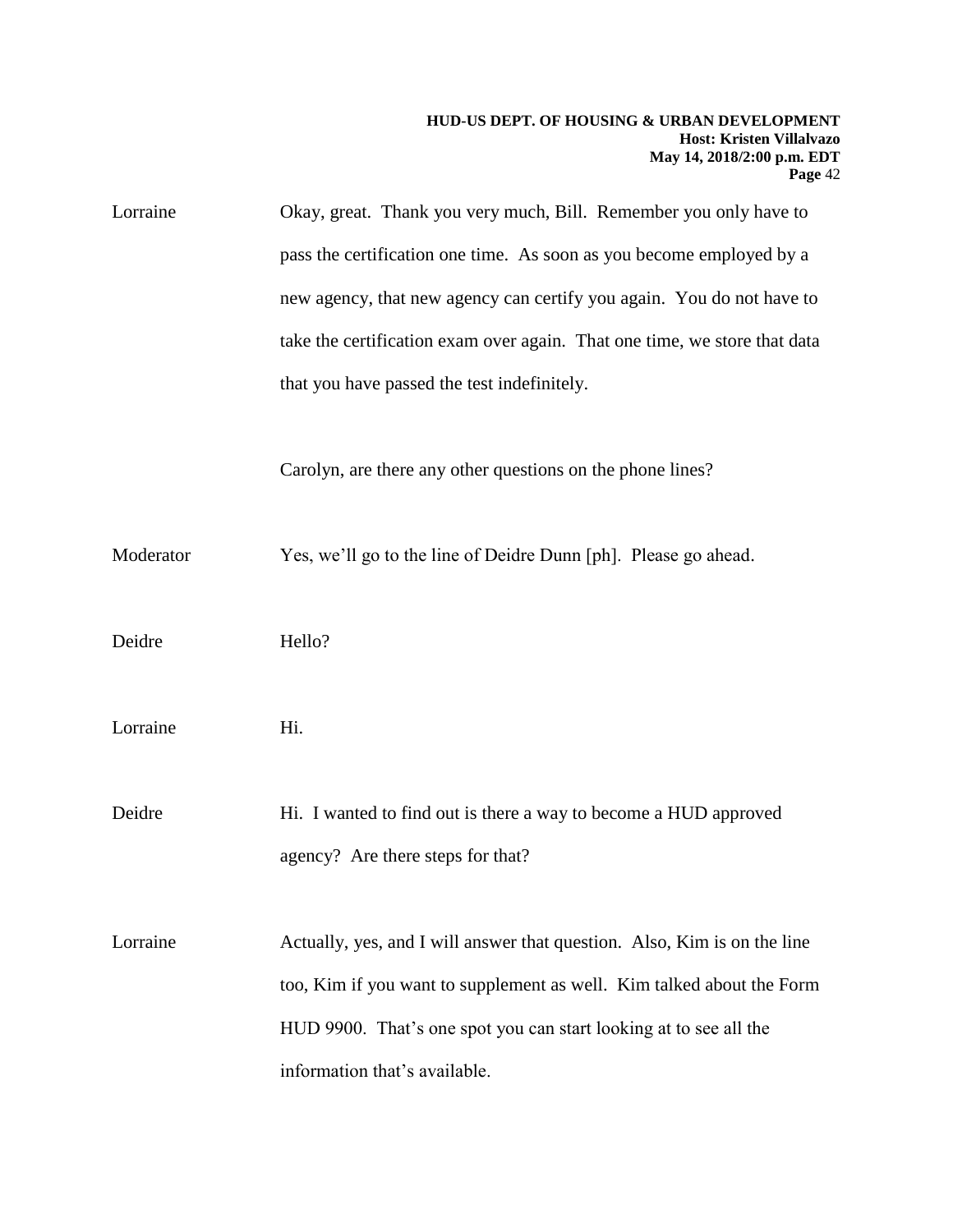We also have a webpage on how to become HUD approved agency. It's on the HUD Exchange, and it provides information about our eligibility requirements.

We also have the housing counseling agency eligibility tool. That takes about 30 minutes, and it goes through all of the things that you need to have in order to become a HUD approved agency. It's not designed to replace the application process. All it is, is going to give you some technical assistance and explanation on how to become HUD approved.

Kim, is there anything else we can add to that?

Kim J. No, the only thing I would recommend is definitely going to the HUD Exchange, and looking at the information there, and definitely setting up a schedule with the application advisor, and definitely taking that eligibility tool and looking at that as well. All that should answer your questions.

Deidre Okay, I think I got it.

Lorraine Great, thank you.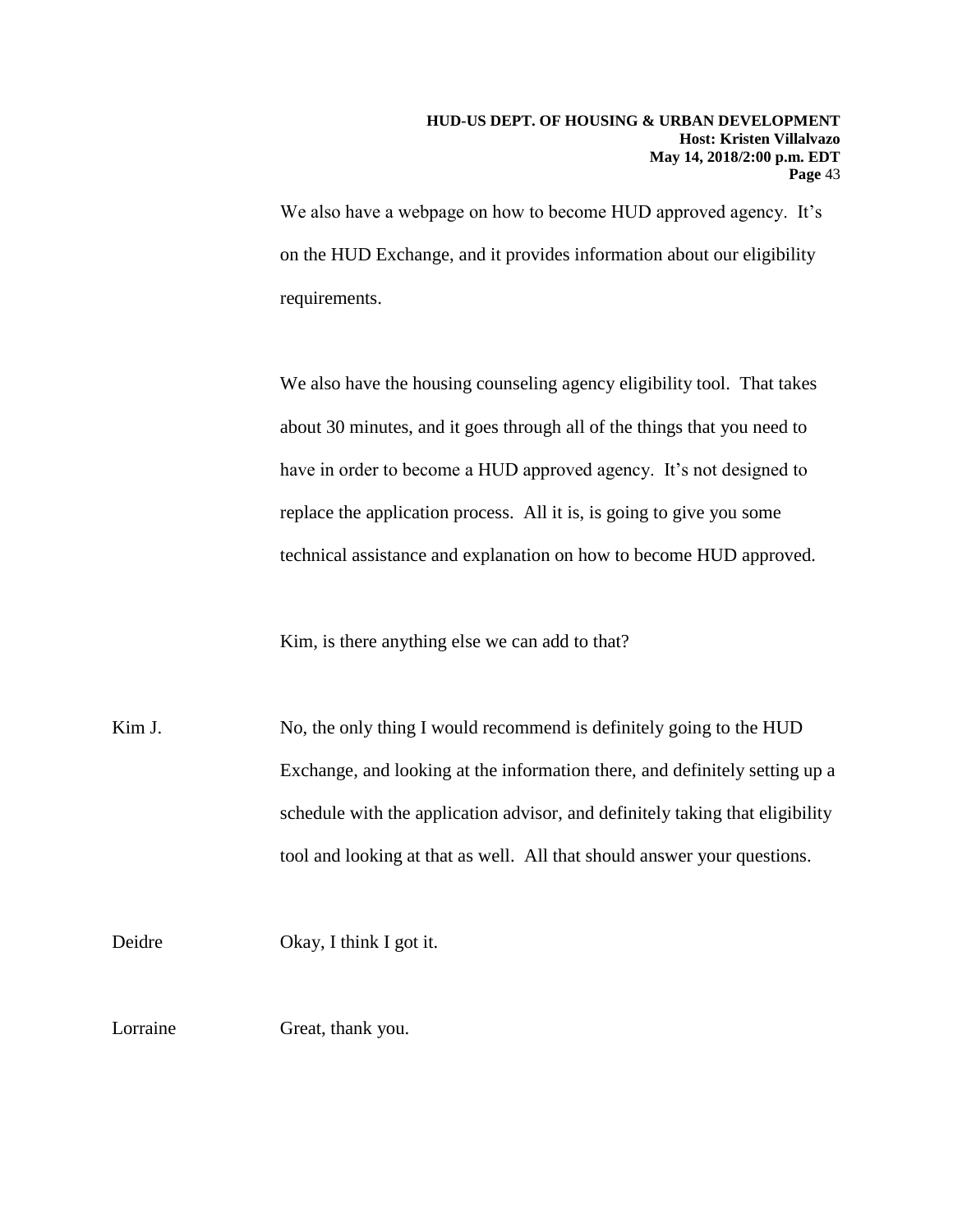# Deidre Thank you.

Moderator There is one other person that queued up, and she's with an operator. Now, as soon as I get that person's name, I'll open her line.

Lorraine Okay, that sounds good. In the meantime, I have another question. Robin, this would be a good one for you. They're asking, "Are there any testing sites located in Lansing, Michigan?" Where would they find out about on site proctoring centers?

Robin They would need to go to the HUD training and testing website. That's hudhousingcounselors.com. Once you've registered to access the site, you can click on their testing information link, and there is a link that's available to the Criterion sites. Criterion is the subcontractor to our contractor where the locations are for the on-site exams.

> I haven't looked. I don't know every single city, but it appears that they have most major cities covered in regards to the opportunity to take the exam at a facility.

Lorraine Okay, great, thank you. Carolyn, is that person in queue?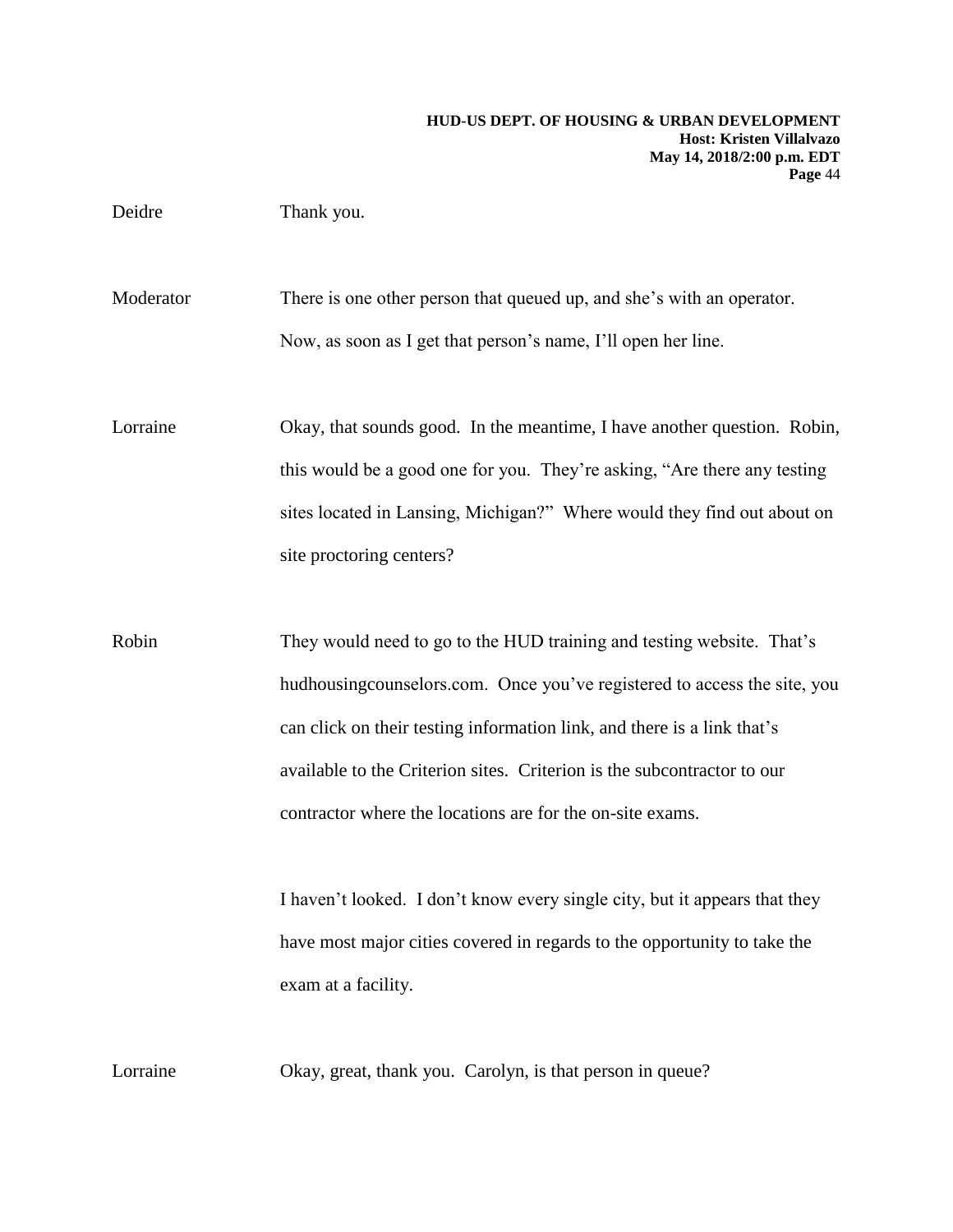Moderator Yes, we'll go to the line of Virginia Brown [ph]. Please go ahead.

- Virginia Okay, the question is, from a question that was answered before about if you are not connected or employed with a HUD approved agency, and you take the test, how would that apply? I understand that you have to be connected with a HUD approved agency in order to be a Certified Counselor, but what I want to know is, if at a later date, you've taken the test, and you've passed it, if at a later date you are an employee of a HUD approved agency, can they download the results of that test that you've already taken, or will you have to retest?
- Lorraine No, you will not have to retest. Anyone that pays the fee and passes the test, you can transfer your information to us. Then, when you do become an employee of a HUD approved housing counseling agency that agency can then verify your employment, and you can become certified.

I think we probably have time for maybe one or two more questions.

Moderator There aren't any more from the phone at this point.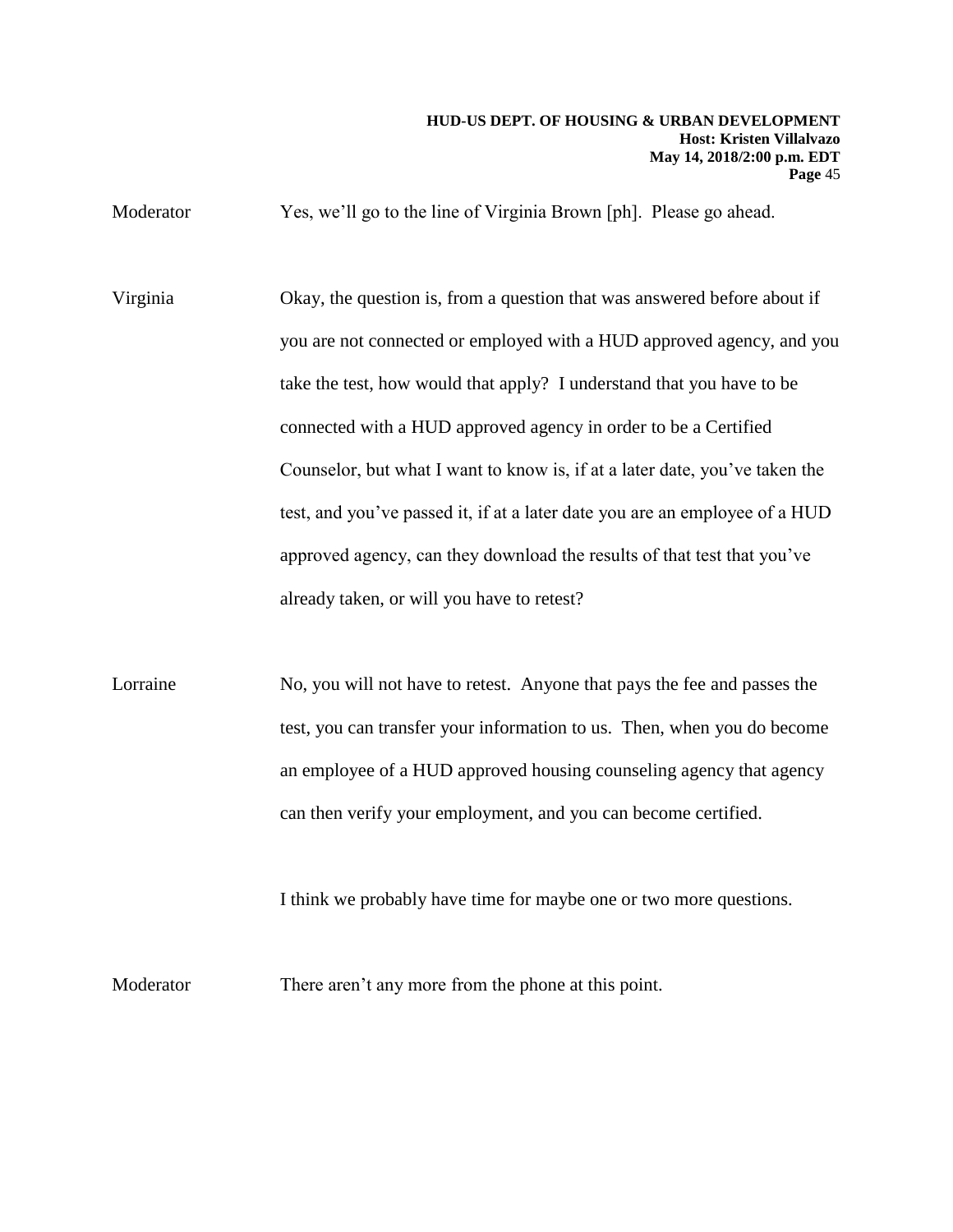Lorraine Okay, great. I have one more question that'll probably end up taking up most of the rest of our time. I'm going to ask, it's a conflict of interest question, Bill, and the question is, "Is it a conflict of interest to process HECM loans and also be a housing counselor assuming that she does not counsel the same borrowers that she's processing or underwriting the loans for?"

William That's an interesting question. I'd have to look at some of the specific facts with regard to it just a general concept. The bottom line is that it's important that a counselor not have a direct interest in the client, and that's sort of a term of art [ph] and in many ways it means that the counselor was not getting a commission for a particular service associated with a client that's not specifically their housing counseling. For instance, if you had a direct interest of the client and you got a commission for referring somebody to a particular loan, then that would be a direct conflict of interest.

> However, I'd have to look at the specific instances with regard to HECMspecific and that sort of thing. I don't know whether Kim has any comments with regard to that or insight in terms of reverse mortgages, but